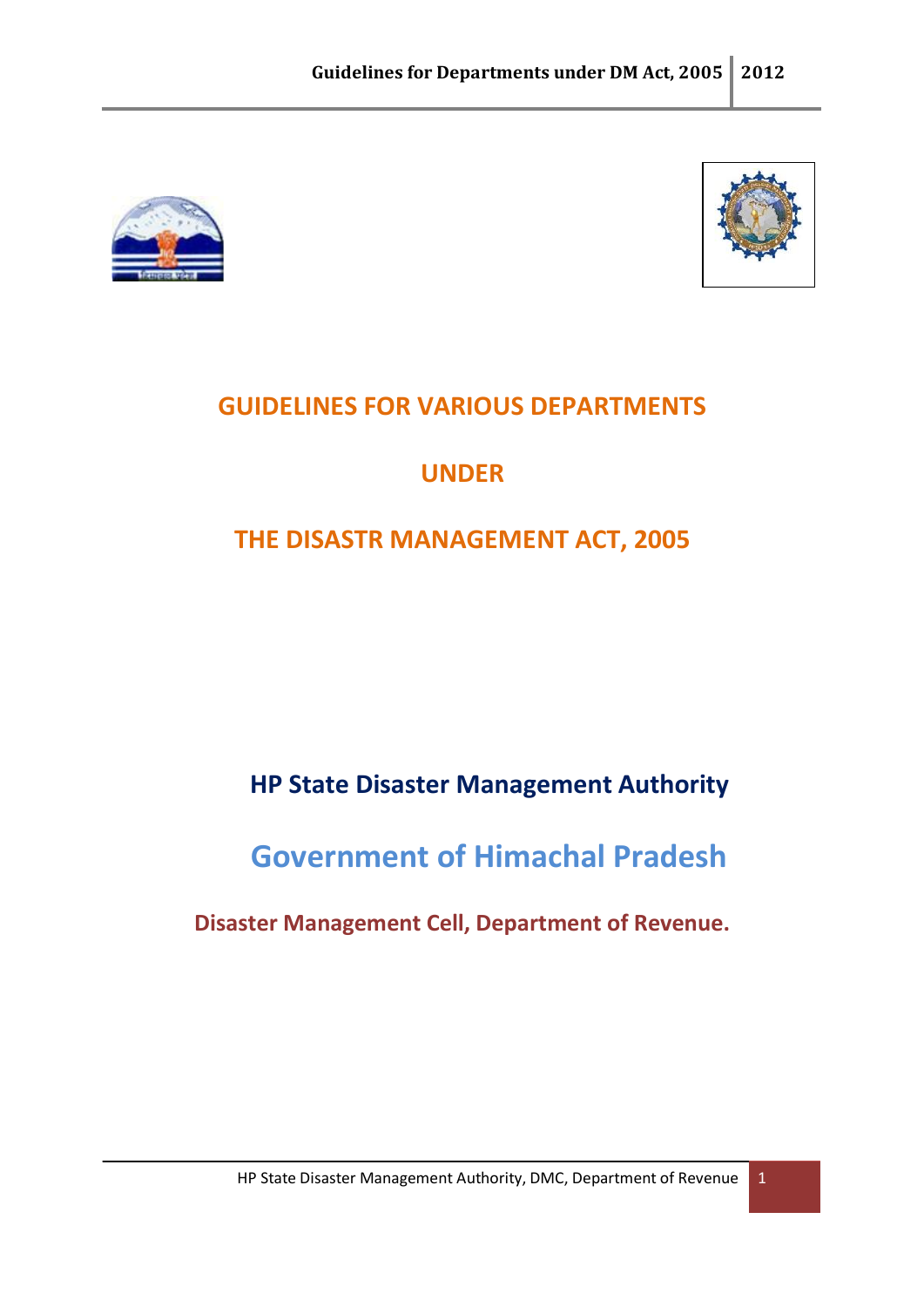## **CHAPTER – 01 Introduction**

#### **Hazard Profile of Himachal Pradesh – A Brief Overview**

Himachal Pradesh is prone to various hazards both natural and manmade. Main hazards consist of earthquakes, landslides, flash floods, snow storms and avalanches, draughts, dam failures, fires- domestic and wild, accidents- road, rail, air, stampedes, boat capsizing, biological, industrial and hazardous chemicals etc. However, the hazard which poses the biggest threat to the state is that of earthquakes. Another form of the natural hazards in the state is the frequent occurrences of landslides. The hills and mountains of Himachal Pradesh are liable to suffer landslides during monsoons and also in high intensity earthquakes.

2. Although widespread floods problems do not exist in the state because of topographical nature, the incidences of flash floods are increasing and causing large scale damage. Besides, with the increase of road connectivity and number of vehicles plying on these roads in the State, the number of road accidents and loss of precious human lives is increasing day by day. Another major hazard that affects the state is forest fires. Over the years the forest wealth of the State is being destroyed by the incidences of fire attributed to both anthropogenic and other reasons. The destruction of rich flora and fau na of the State due to forest fires will have serious repercussions on the ecological balance of the State.

3. The State is known as land of Gods. Every year, large numbers of devotees visit temples and religious sites for pilgrimage and religious purposes. Sometimes, especially during the days of religious festivities, human stampedes pose a great risk to the lives of the devotees and tourists. In one such notable accident at the temple of Naina Devi in district Bilaspur, 162 people died when a human stampede occurred on  $3<sup>rd</sup>$  of August 2008. Possibility of such instances is always there if there is any laxity on the part of the management. Boat-capsizing and Helicopter crash are some uncommon but not unprecedented types of anthropogenic disasters.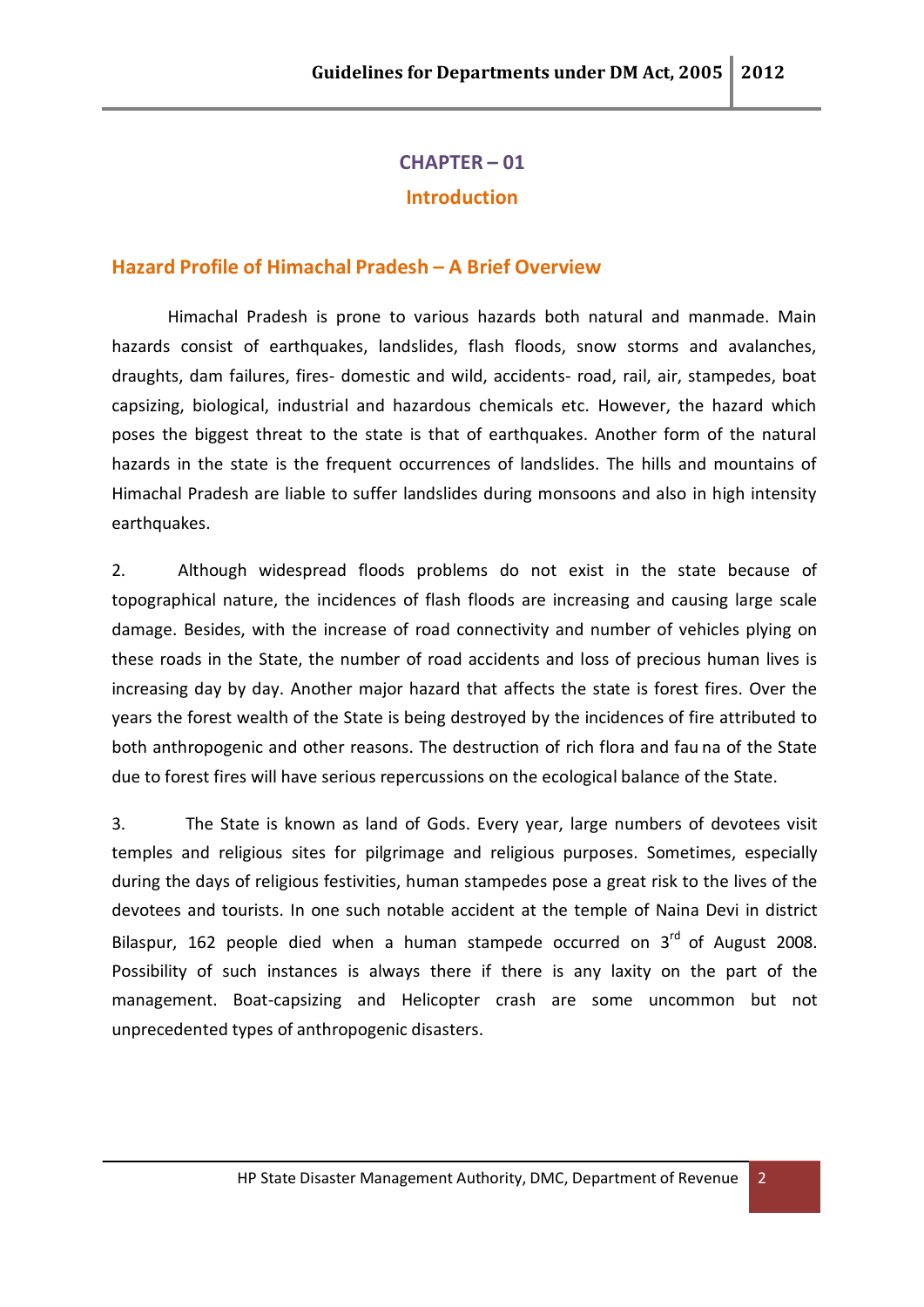## **Disaster Risk in Himachal Pradesh**

4. As stated above, the State of Himachal is prone to various hazards – natural and manmade - namely earthquakes, flash floods, riverine floods, landslides, snow storms and avalanches and dam failures, fires – domestic and wild, road accidents etc. However, the hazard which poses biggest threat to the State is the earthquake hazard. The State has been shaken by more than 80 times by earthquakes having a magnitude of 4 and above on the Richter Scale as per the recorded history of earthquakes. According to seismic zoning map of the state five districts, namely Chamba (53.2%) Hamirpur (90.9%), Kangra (98.6%), Kullu (53.1%), Mandi (97.4%) have 53 to 98.6 percent of their area liable to the severest design intensity of MSK IX or more, the remaining area of these districts being liable to the next severe intensity VIII. Two districts, Bilaspur (25.3%) and Una (37.0%) also have substantial area in MSK IX and rest in MSK VIII. The remaining districts also are liable to intensity VIII.

5. Unfortunately, inspite of the probable maximum seismic intensities being high, the house types mostly fall under Category A, consisting of walls of clay mud, unburnt bricks or random rubble masonry without any earthquake resisting features. Now all such houses are liable to total collapse if intensity IX or more actually occurs in future and will have severe damage called "destruction" with very large cracks and partial collapses even in Intensity VIII areas. Also, the burnt-brick houses, classified as Category B, as built in Himachal Pradesh do not have the earthquake resisting features, namely good cement mortar seismic bands and roof typing etc. therefore, they will also be liable to severe damage under intensity IX as well as in VIII whenever such an earthquake would occur. This became quite evident even in M 5.7 Dharamshala earthquake of 1986.

## **Paradigm Shift in Disaster Management**

6. On 23<sup>rd</sup> December, 2005, the Government of India took a defining step by enacting the Disaster Management Act, 2005, which envisaged creation of the National Disaster Management Authority (NDMA) headed by the Prime Minister, State Disaster Management Authorities (SDMA) headed by the Chief Ministers, and District Disaster Management Authorities (DDMA) headed by the District Magistrates or Deputy Commissioners as the case may be, to spearhead and adopt a holistic and integrated approach to disaster management (DM). There will be a paradigm shift, from the erstwhile relief-centric response to a proactive prevention, mitigation and preparedness-driven approach for conserving development gains and to minimize loss of life, livelihood and property.

7. Section 2 (e) of the Act defines disaster management as follows:-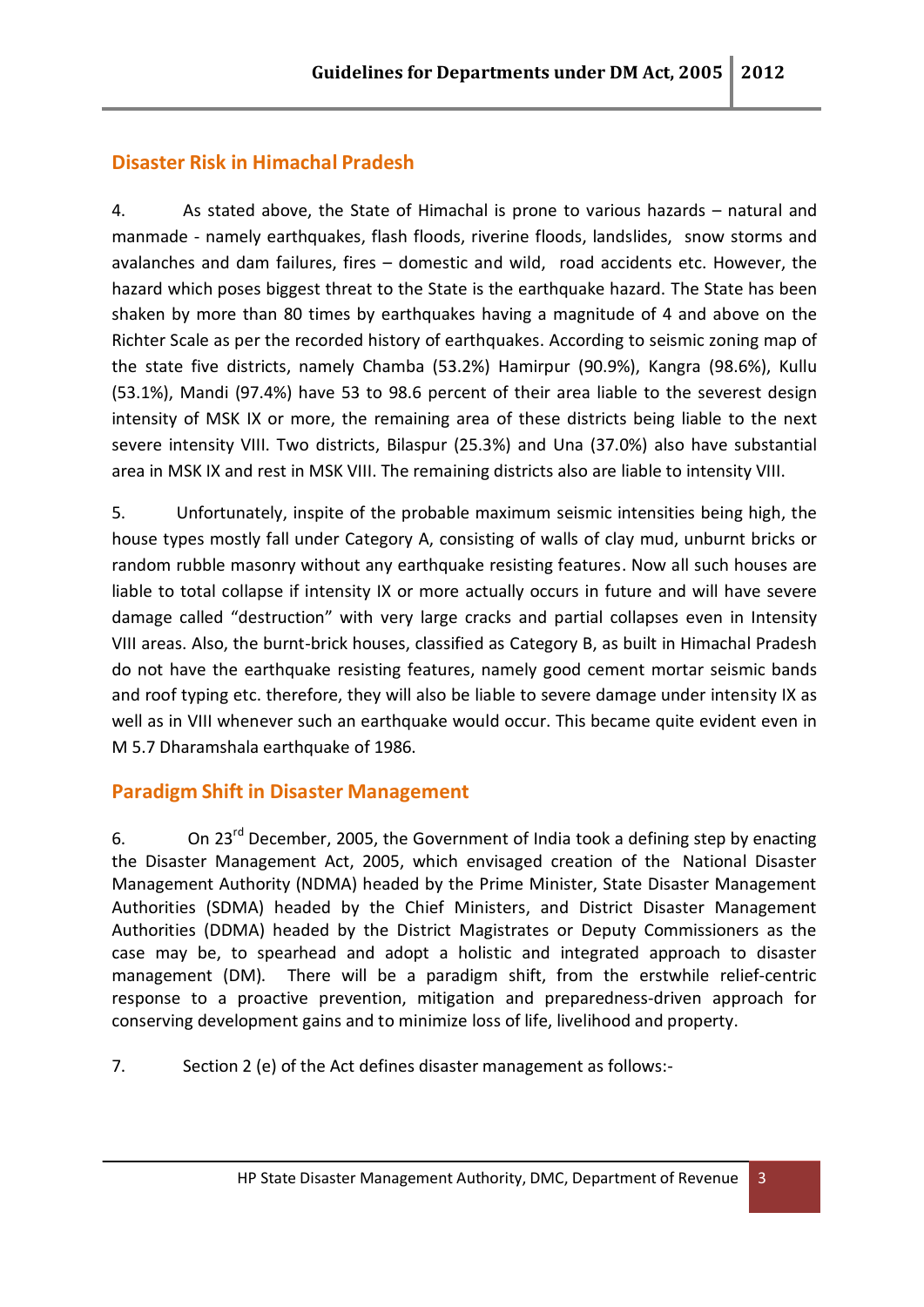"Section 2(e) "disaster management" means a continuous and integrated process of planning, organising, coordinating and implementing measures which are necessary or expedient for-

- (i) prevention of danger or threat of any disaster;
- (ii) mitigation or reduction of risk of any disaster or its severity or consequences;
- (iii) capacity-building;
- (iv) preparedness to deal with any disaster;
- (v) prompt response to any threatening disaster situation or disaster;
- (vi) assessing the severity or magnitude of effects of any disaster;
- (vii) evacuation, rescue and relief;
- (viii) rehabilitation and reconstruction;"

8. The definition encompasses the cycle of disaster management which has the elements of pre-disaster phase such as prevention, mitigation, preparedness and capacity building and post disaster phase such as prompt response, evacuation, search, relief, rehabilitation and reconstruction. The present system of disaster management is relief centric and needs to prepare itself for other aspects of disaster management which are equally important.

## **Disaster Management – A Multi-Agency Function**

9. Disasters affect various aspects of life and development. Disasters destroy infrastructure, affect the mobility and communication, livelihood and severely impair the response capacity of the system. Therefore, disasters risk reduction and disaster management is a multi-agency function. Hence disaster management is a concern and responsibility of all the departments and agencies of the State and Central Government. The Disaster Management Act, 2005 mandates the State Government, SDMA and the SEC to issue guidelines to all the department of the State vis a vis training and capacity building, preparation of disaster management plans (DMPs), integration of measures of disaster risk reduction (DRR) into development planning, programmes and policies, and preparedness for disaster response. In view of the provisions of the Act, the following guidelines covering all the above major aspects are given in the succeeding chapters.

## **CHAPTER - 02**

## **Imparting of Training to Government Functionaries and Other Stakeholders**

10. And Section 22 (i) mandates the SDMA to "…promote general education, awareness and community training in regard to the forms of disasters to which different parts of the State are vulnerable and the measures that may be taken by such community to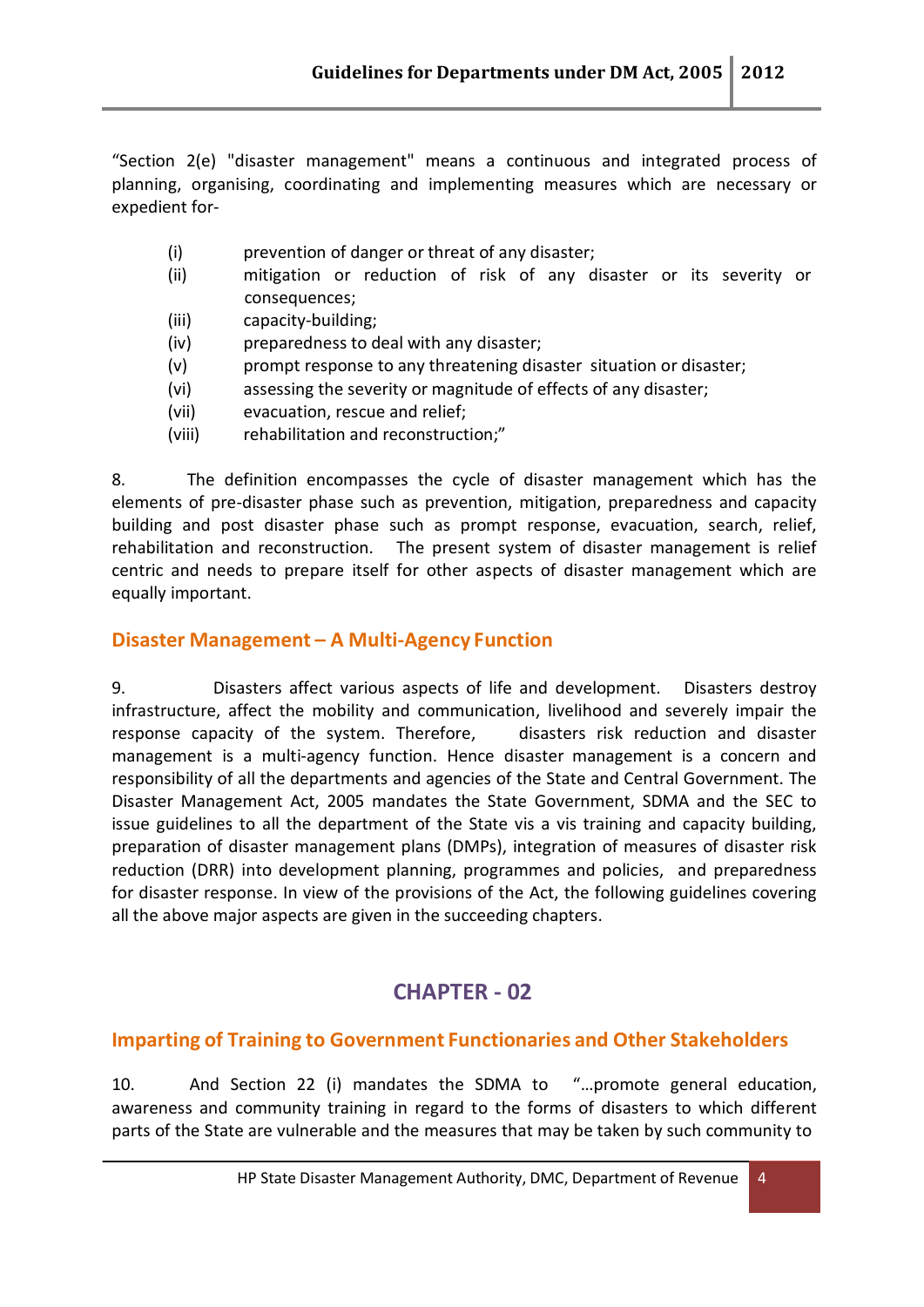prevent the disaster, mitigate and respond to such disaster.." Keeping in view the requirement of Act and for effective handling of disasters and building capacity at all level – Government machinery and other stakeholders - training needs to be imparted at various levels according to the needs and requirement of respective departments and other stakeholders. A "Training Needs Assessment" (TNA) workshop was organized by the Department of Revenue through HP State Council for Environment, Science and Technology on 25-26<sup>th</sup> April 2011. The Nodal Officers appointed by various departments for disaster management participated in the workshop. The findings of the workshop were presented before the Chief Secretary, Secretaries and HODs. The training needs of the departments has been worked out and as per the direction of the HP SDMA given by it in its first meeting held on 7.12.2011 every department is to ensure that the disaster management related training needs are incorporated into the training curriculum of the respective departments. General guiding principles for the departments would be as under:-

- i) Training would be provided as per the TNA of the respective department.
- ii) Disaster Management Cell, HIPA has been designated as a Nodal Agency to impart and coordinate training programmes in DM. HIPA would initiate the training process as per the DPR on training already approved by the State Executive Committee (SEC).
- iii) Every Department would train a cadre of Master Trainers in consultation with HIPA and HP SDMA at the designated specialized training institute or the training can be organized at the State Level after arranging suitable faculty.
- iv) SDMA and HIPA would provide necessary assistance to the departments for preparation their training material and modules. All trainings would be organized as per standard training modules.
- v) Wherever possible the issues of disaster management would be incorporated in the regular training programmes of respective departments such as training of teachers in SSA/RMSA, training of health officers/workers in NHRM, trainings under the rural development department schemes etc. However, if the departments feel to organize training of DM separately, or if it is not possible to club DM trainings with other training programmes they are free to do so.
- vi) The departmental training institutes would be fully utilized by the respective departments to impart training in DM. The existing capacity of the departmental training institutes would be upgraded so as to meet the requirement of DM related training.
- vii) Database of trained officials to be prepared and put in the departmental website;
- viii) Arrangement of training for local level also needs to be made for field level officials;
- ix) Focus would be hands on and practical training such as use of fire equipment, basics of search and rescue, medical first aid, etc. and
- x) Any other instruction issued by the NDMA, SDMA or the SEC from time to time.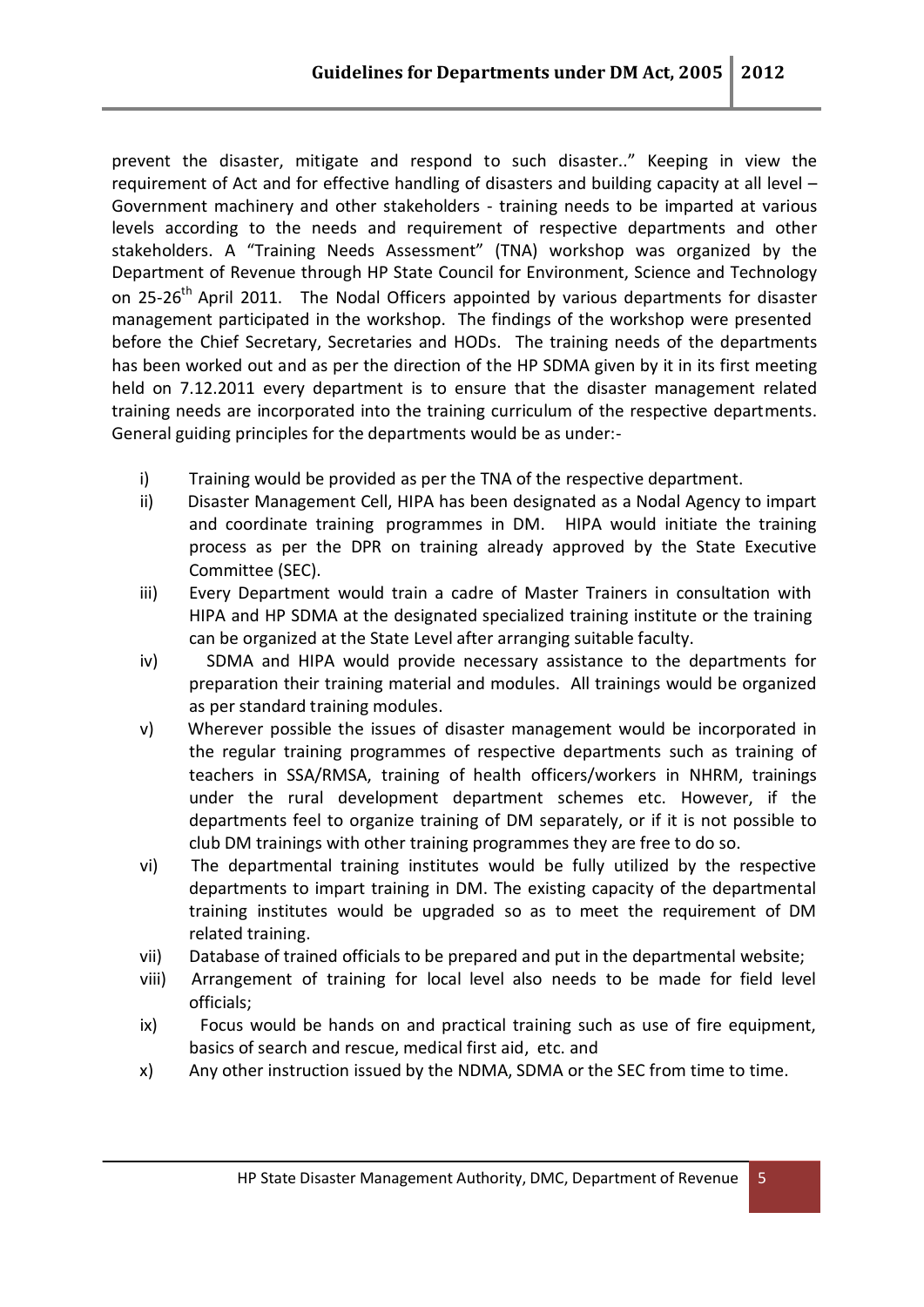## **CHAPTER - 03**

## **Preparation of Disaster Management Plans by the Departments**

11. Disasters occur with unfailing regularity in India and Himachal Pradesh causing loss of life, assets and livelihood. The increasingly shifting paradigm from a reactive response orientation to a proactive prevention mechanism has put the pressure to build a fool-proof system, including within its ambit, the components of prevention, mitigation, rescue, relief and rehabilitation. Pre-disaster planning is crucial for ensuring an efficient response at the time of a disaster. A well-planned and well-rehearsed response system can deal with the exigencies of calamities and also put up a resilient coping mechanism. Optimal utilisation of scarce resources for rescue, relief and rehabilitation during times of crises is possible only with detailed planning and preparation.

#### **Legal Provision**

12. Section 23 of the Disaster Management Act, 2005 mandates that there shall be a plan for disaster management for every State to be called the State Disaster Management Plan (DMP). Copies of the State Plan shall be made available to the departments of the Government of the State and such departments shall draw up their own plans in accordance with the State Plan. Besides, as per Section 40 of Act every department of the State Government, in conformity with the guidelines laid down by the State Authority, shall draw up their own disaster management plans. The SEC as per Section 22 (2) (c) of the Act would lay down guidelines for preparation of disaster management plans by departments of the State and District Authorities. Further as per Section 38 (2) (g) of the Act, the State Government shall ensure the preparation of disaster management plans by different departments of the State in accordance with the guidelines laid down by the National Authority and the State Authority.

Note: The copy of the State DMP is available at: www.hpsdma.nic.in

#### 13. **Brief guidelines for the departments for the preparation of DMPs are as under:-**

- i) The departments of the State, Centre located in the State and other Agencies of the State/Centre Government would draw their DMPs on the basis of State DMP;
- ii) The plans of the departments/agencies would depend upon the role they have in the disaster management - Emergency Support Functions (ESFs);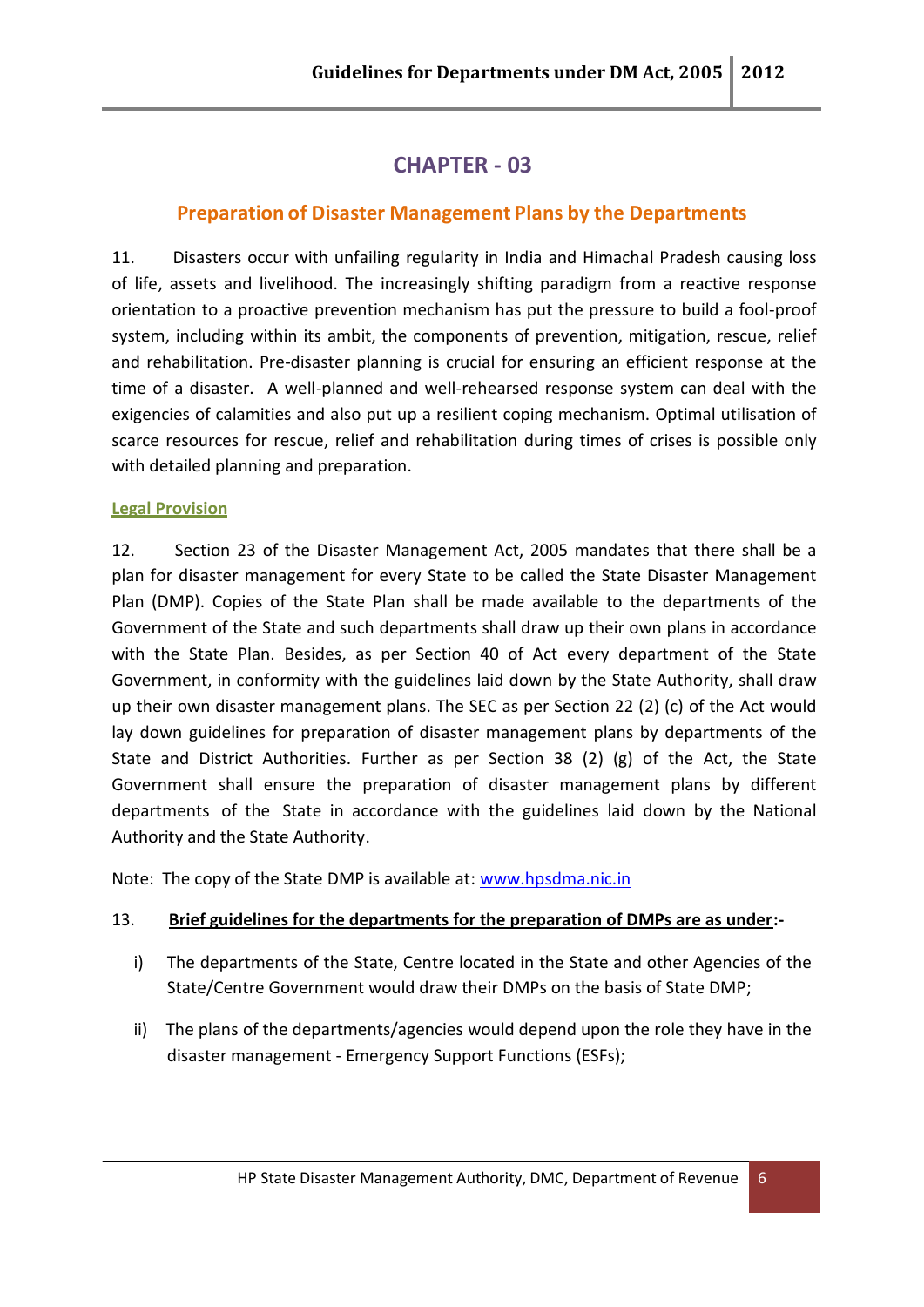(For ESF Plan please refer to the EOC manual which is available at: www.hpsdma.nic.in However, the copies of the ESF plans stand shared with all the departments)

- iii) The DMPs would contain all aspect of DM as enshrined in the definition of DM under Section 2 (e) of the Act e.g. prevention, mitigation, preparedness, capacity building, response, etc. and other provisions of the Act;
- iv) The Guidelines issued by the NDMA for the management of various disasters and the roles assigned to various departments would be taken into consideration while preparing the plans. The guidelines issued by the NDMA are available at: www.ndma.gov.in and the actionable points of the guidelines are available at: www.hpsdma.nic.in);
- v) The plans would be regularly (at least once a year) improved and updated;
- vi) Nodal officers at all levels would be appointed to activate and implement the plans;
- vii) Financial provisions would be made within the normal programmes, schemes, and budgetary allocation of the department to implement the provisions of the DM Plan; and
- viii) Any other instruction issued by the NDMA, SDMA or the SEC from time to time.

## **CHAPTER – 04**

## **Disaster Risk Reduction - Mainstreaming of Disaster Risk Reduction into Development Planning, Programmes and Policies**

## **A. Introduction – Disaster and Development**

14. Natural disaster risk is intimately connected to processes of human development. Disasters put development at risk. At the same time, the development choices made by individuals, communities and nations can generate new disaster risk. But this need not be the case. Human development can also contribute to a serious reduction in disaster risk. The destruction of infrastructure and the erosion of livelihoods are direct outcomes of disaster. But disaster losses interact with and can also aggravate other financial, political, health and environmental shocks. Such disaster losses may setback social investments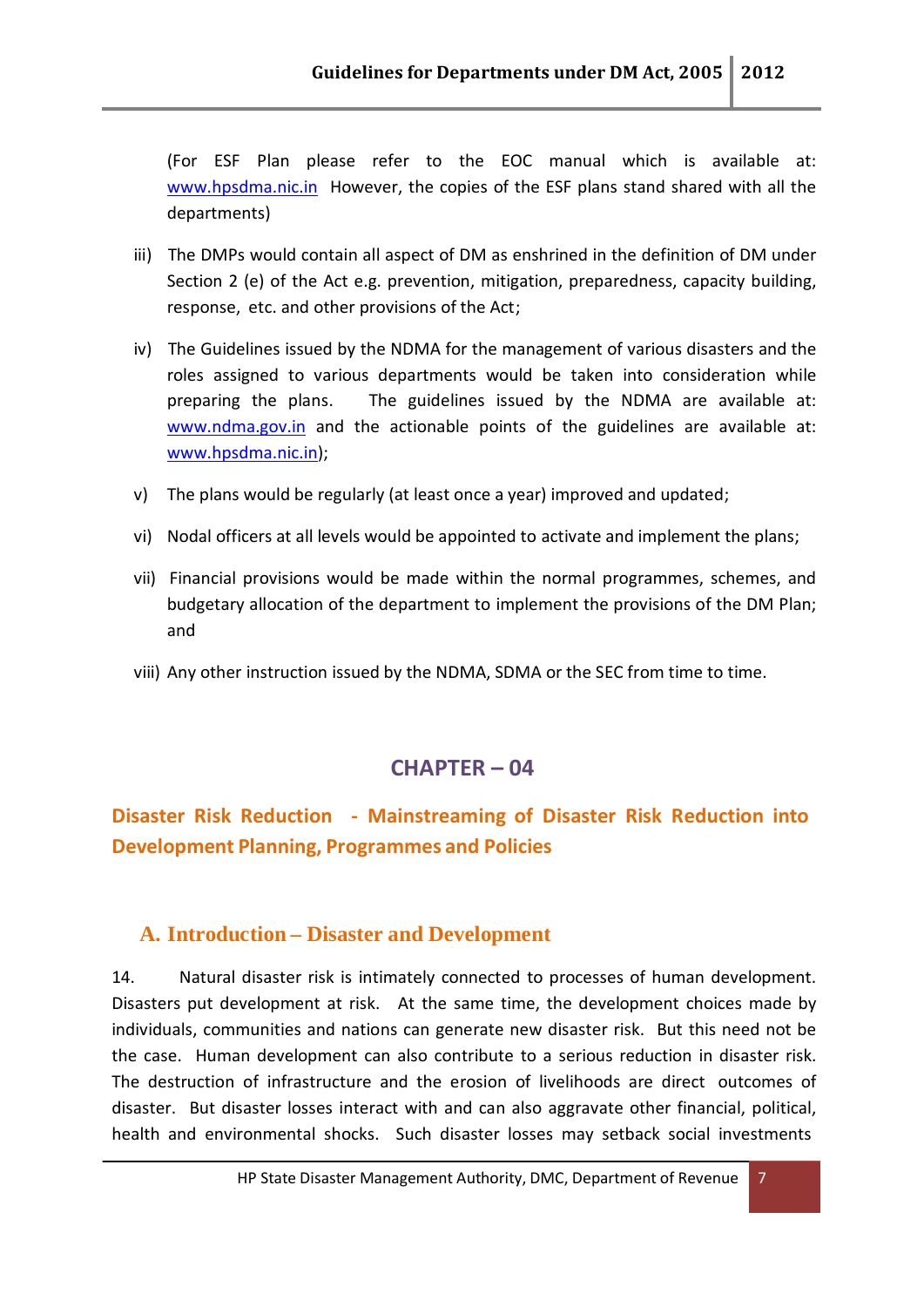aiming to ameliorate poverty and hunger, provide access to education, health services, safe housing, drinking water and sanitation or to protect the environment as well as the economic investments that provide employment and income.

## **How can development increase disaster risk?**

15. There are many examples of the drive for economic growth and social improvement generating new disaster risks. Rapid and unplanned urbanisation is an example. The growth of informal settlements and inner city slums, whether fuelled by international migration or internal migration from smaller urban settlements or the countryside, has led to the growth of unstable living environments. These settlements are often located in ravines, or steep slopes, along flood plains, sinking areas or adjacent to noxious or dangerous industrial or transport facilities. Rural livelihoods are put at risk by the local impacts of global climate change or environmental degradation. Coping capacity for some people has been undermined by the need to compete in a globalising economy, which at present rewards productive specialisation and intensification over diversity and sustainability.

## **Can development planning incorporate disaster risk?**

16. The frequency with which our country and state experience natural disaster should certainly place disaster risk at the forefront of development planners' minds. This ag enda differentiates from two types of disaster risk management. *Prospective disaster risk management* should be integrated into sustainable development planning. Development programmes and projects need to be reviewed for their potential to reduce or aggravate vulnerability and hazard. *Compensatory disaster risk management* (such as disaster preparedness and response) stands alongside development planning and is focussed on the amelioration of existing vulnerability and reduction of natural hazard that has accumulated through past development pathways. Compensatory policy is necessary to reduce contemporary risk, but prospective policy is required for medium – to long-term disaster risk reduction.

## **B. The Legal Context**

17. As per the DM Act, 2005 the States have been mandated to take measures for prevention/mitigation of disasters and to ensure that appropriate preparedness measures for integration disaster management into development plans and projects are taken and further allocation of funds for prevention, mitigation, preparedness for disaster and capacity building are also made available. Since disaster management is not a function of DM department alone but of all departments hence mitigation concern must be addressed by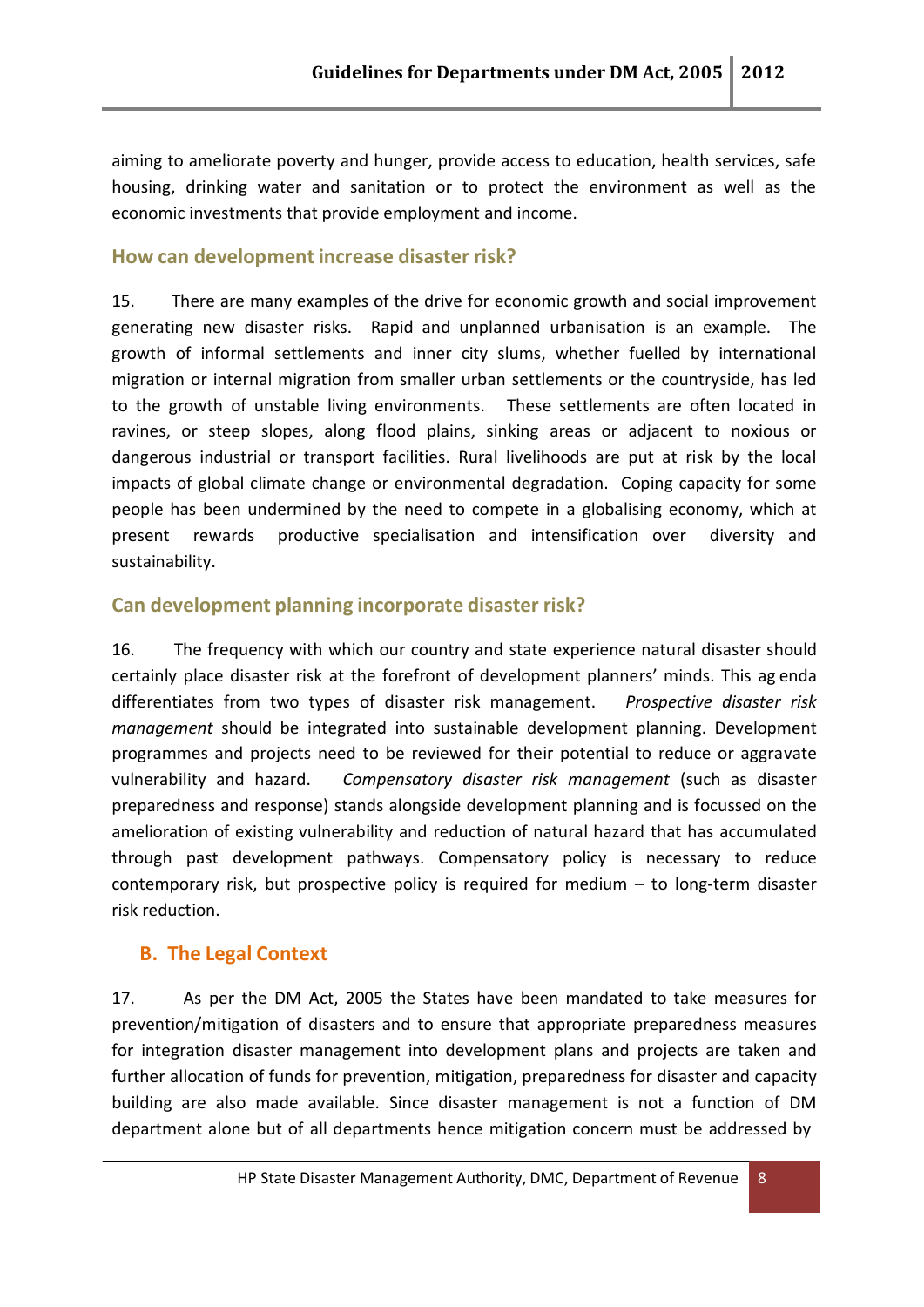the respective departments in all aspects of development. The issue of DRR integration is also contained in the National Policy on Disaster Management, 2009. The Five Year Plan specifically contained the following provisions:-

- i) Do "no harm" approach;
- ii) Focus on integration of DRR in development
- iii) Finance Ministry has announced mandatory requirement to the effect that all new projects to be screened from a DM angle.
- iv) Multi-hazard profile needs to be considered while deciding the locations of projects
- v) Adequate mitigation features to be incorporated in the ongoing programmes.

18. Under clause (d), Sub Section (2) of Section 18 of the Disaster Management Act, 2005, the SDMA has been mandated to "lay down guidelines to be followed by the departments of the Government of the State for the purposes of integration of measures for prevention of disasters and mitigation in their development plans and projects and provide necessary technical assistance therefor" and to "review the development plans of the different departments of the State and ensure that prevention and mitigation measures are integrated therein {Section 18 (2) (g)}. Similarly, the State Executive Committee (SEC) headed by the Chief Secretary has been held responsible to "monitor the implementation of the guidelines laid down by the State Authority for integrating of measures for prevention of disasters and mitigation by the departments in their development plans and projects {Section 22 (2) (e)}.

19. Under Section 38 (2) (e) of the Act the State Government is to ensure that the integration of measures for prevention of disaster or mitigation have been incorporated by the departments of the Government of the State in their development plans and projects. The State Government is further to ensure integration of measures to reduce or mitigate the vulnerability of different parts of the State to different disasters in the state development plan {38 (2) (f}.

20. The Act also prescribes for preparation of State Plan and for incorporation of measures suggesting as to how mitigation shall be integrated into development plans and projects. The Act states that the State DMP shall prescribe "the manner in which the mitigation measures shall be integrated with the development plans and projects". The DMPs of departments at State and district level shall also have provisions for prevention of disaster and mitigation of its effects or both in the development plans and programmes as provided for in the State DMP and as is assigned to the department or agency concerned.

## **C. Mainstreaming DRR into Development**

**Mainstreaming has three purposes:-**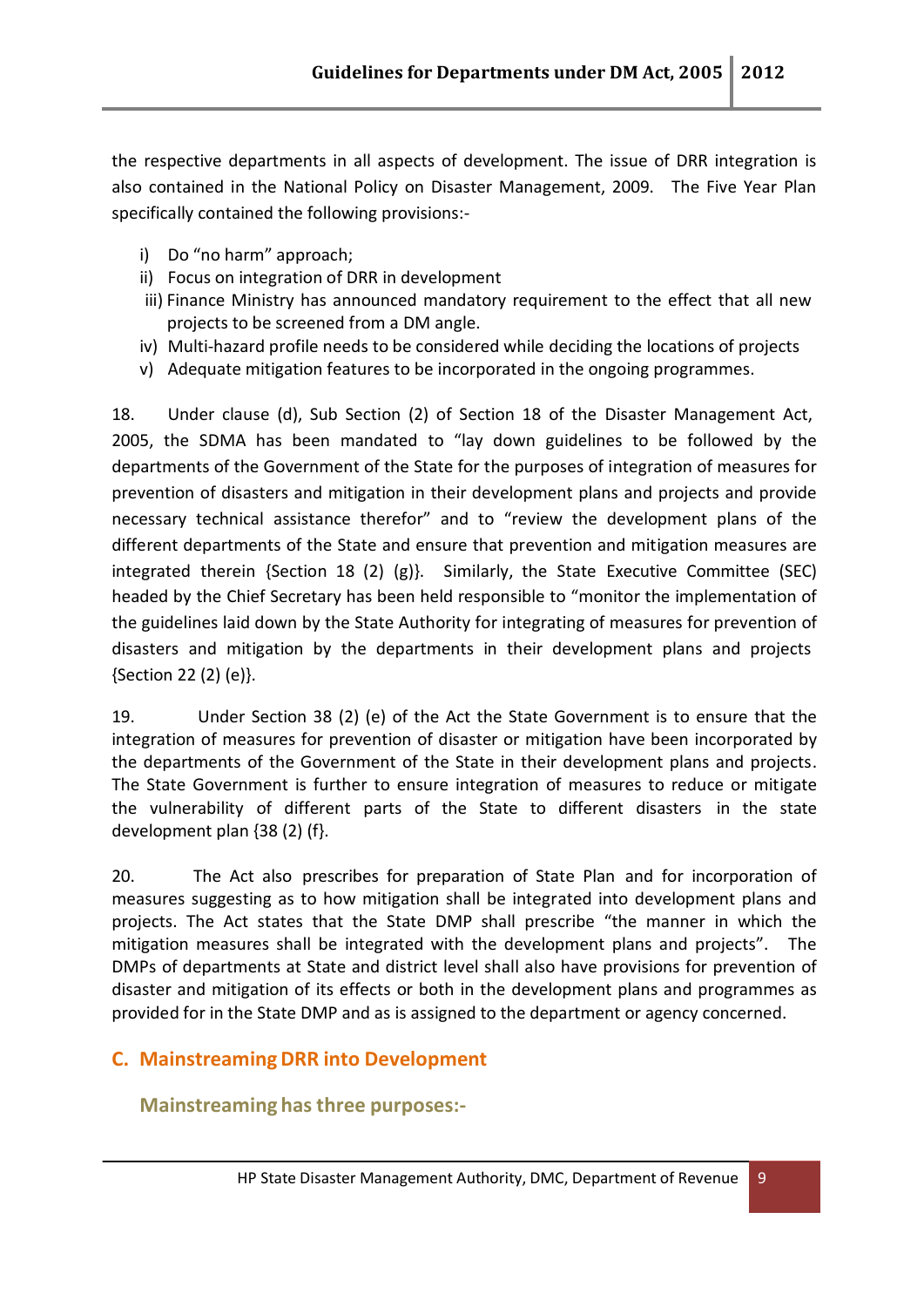- To make certain that all the development programmes and projects that originate from or funded by Government are designated with evident consideration for potential disaster risks to resist hazard impact
- To make certain that all the development programmes and projects that originate from or are funded by Government do not inadvertently increase vulnerability to disaster in all sectors: social, physical, economic and environment.
- To make certain that all the disaster relief and rehabilitation programmes and projects that originate or are funded by Government are designed to contribute to development aims and to reduce future disaster risk.

## **Mainstreaming DRR into Development Sectors**

21. DRR refers to the measures used to reduce direct, indirect and intangible disaster losses. The measures may be technical, economic or social. DRR encompasses the two aspects of a disaster reduction strategy: 'mitigation' and 'preparedness'. Mitigation refers to measures aimed at reducing the risk, impact or effects of a disaster or threatening disaster situation, whereas, preparedness refers to the measures undertaken to ensure the readiness and ability of a society to forecast and take precautionary measures in advance of imminent threat, and respond and cope with the effects of a disaster by organising and delivering timely and effective rescue, relief and other post-disaster assistance. 'Mainstreaming DRR' describes a process to fully incorporate the concerns of disaster preparedness, prevention and mitigation into development and post disaster recovery policy and practice. It means completely institutionalizing DRR within the development and recovery agenda.Accordingly, the following broad objectives of mainstreaming DRR into Development will be encouraged:

- Ongoing schemes and projects of the Ministries and Departments of GoI and State Governments, as well as of all Government agencies and Institutions, including Public Sector Undertakings, will be selectively audited by designated government agencies for ensuring that they have addressed the disaster risk and vulnerability profiles of the local areas where such schemes and activities are being undertaken.
- At conceptualization or funding stage itself, the development schemes will be designed with consideration of any potential hazardous impact associated with it and incorporate measures for mitigation of the same.
- All the development schemes will be pragmatic, incorporating the awareness of local disaster risk and vulnerability, and ensuring that the schemes have addressed these concerns and included specific provisions for mitigating such disaster concerns; and
- DDMAs will ensure that all the disaster relief and recovery programmes and projects that originate from or are funded by any agency satisfy developmental aims and reduce future disaster risks.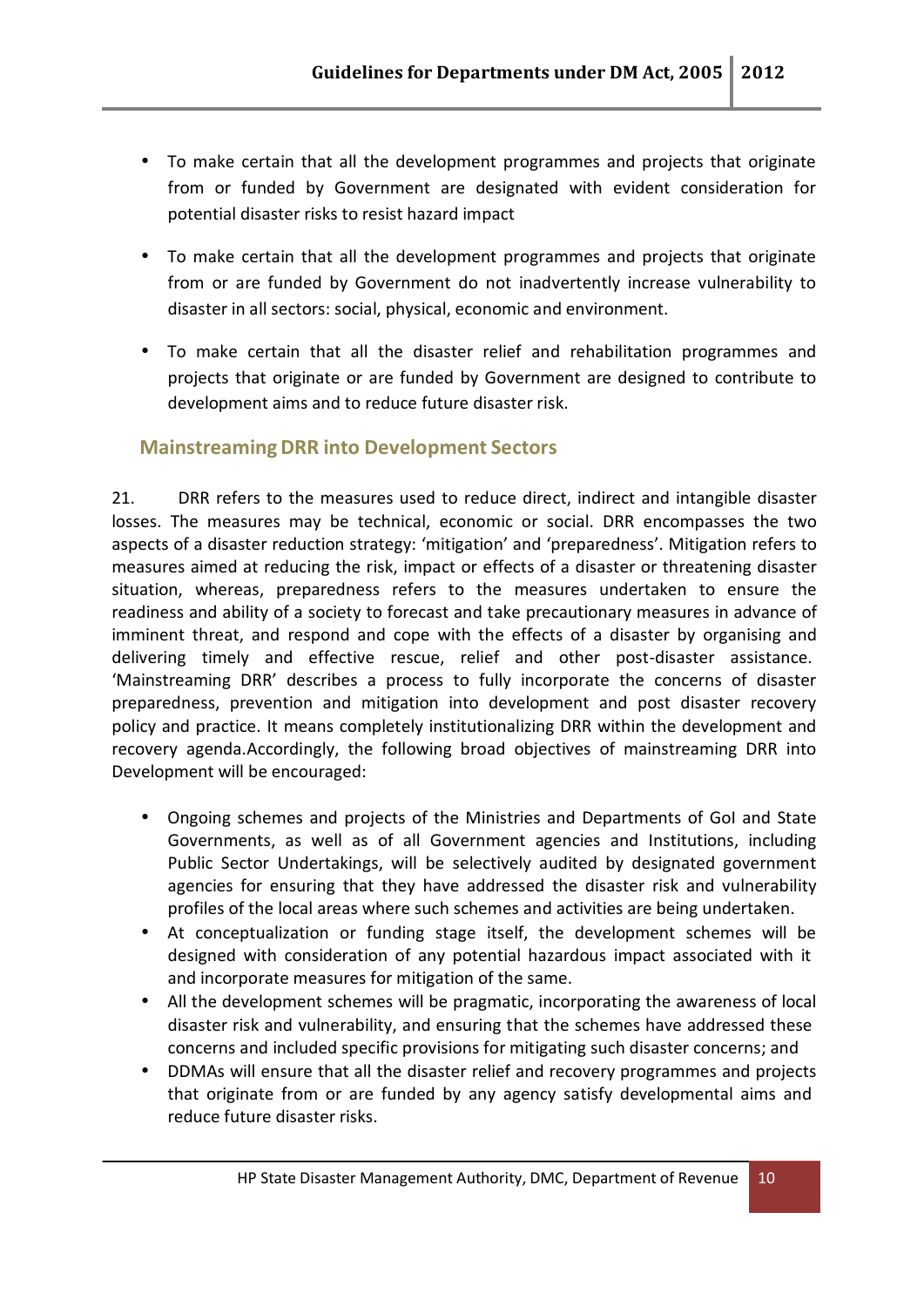## **D.** Approaches for mainstreaming

22. There are three suggested approaches of mainstreaming disaster management into the development process and disaster management plans-

- 1. Structural Measures
- 2. Non Structural Measures
- 3. Disaster Mitigation Projects
- 23. Based on the suggested approaches the specific action would involve:
	- a. Adopting a Sectoral approach and identification of Key sectors for mainstreaming.
	- b. Within each sector, key programmes/projects would have to be identified.
	- c. This has to be followed by indentifying the entry points within the programmes/projects for integration.
	- d. It would also involve work at the policy and planning level be it national, state and district level.
	- e. It would also need a close coordination with State Planning Commission and Finance Department for promoting DRR into all development programmmes and involve working with different departments to mainstream DRRinto the Departmental Plans and policies.
	- f. Advocacy would have to be done for allocation of dedicated budget for DRR within the Departmental plans.
	- g. Further appropriate guidelines for different sectors would have to be development and for it to be effective and sustainable it has DRR would have to be ultimately integrated to the development plans of various departments at the district and sub-district levels.

## **E. Sector Specific Illustrations of DRR Integration (Source: NDMA Guidelines)**

#### **i) Integrating DRR in Shelter & Infrastructure:**

24. In every disaster huge losses happen due to destruction of shelter and infrastructure and pose challenges to quick recovery. Focus on disaster resilient shelter and infrastructure can reduce the impact of disaster to a great extent.

#### **Shelter and Infrastructure**

#### **Policies & Legislation**

- Quality standards & guidelines for infrastructure focus on hazard-resistant construction
- Land-use planning technique is used in pre-planning an affected village area
- **Advocacy & Awareness**
- Implementing agencies and beneficiaries are aware
- Implementing agencies and people are aware of new disaster resilient construction techniques
- Affected people, including the most vulnerable, are aware of their land and housing rights
- Public information on entitlements has been spread
- Families are encouraged to prepare household disaster preparedness plans

HP State Disaster Management Authority, DMC, Department of Revenue 11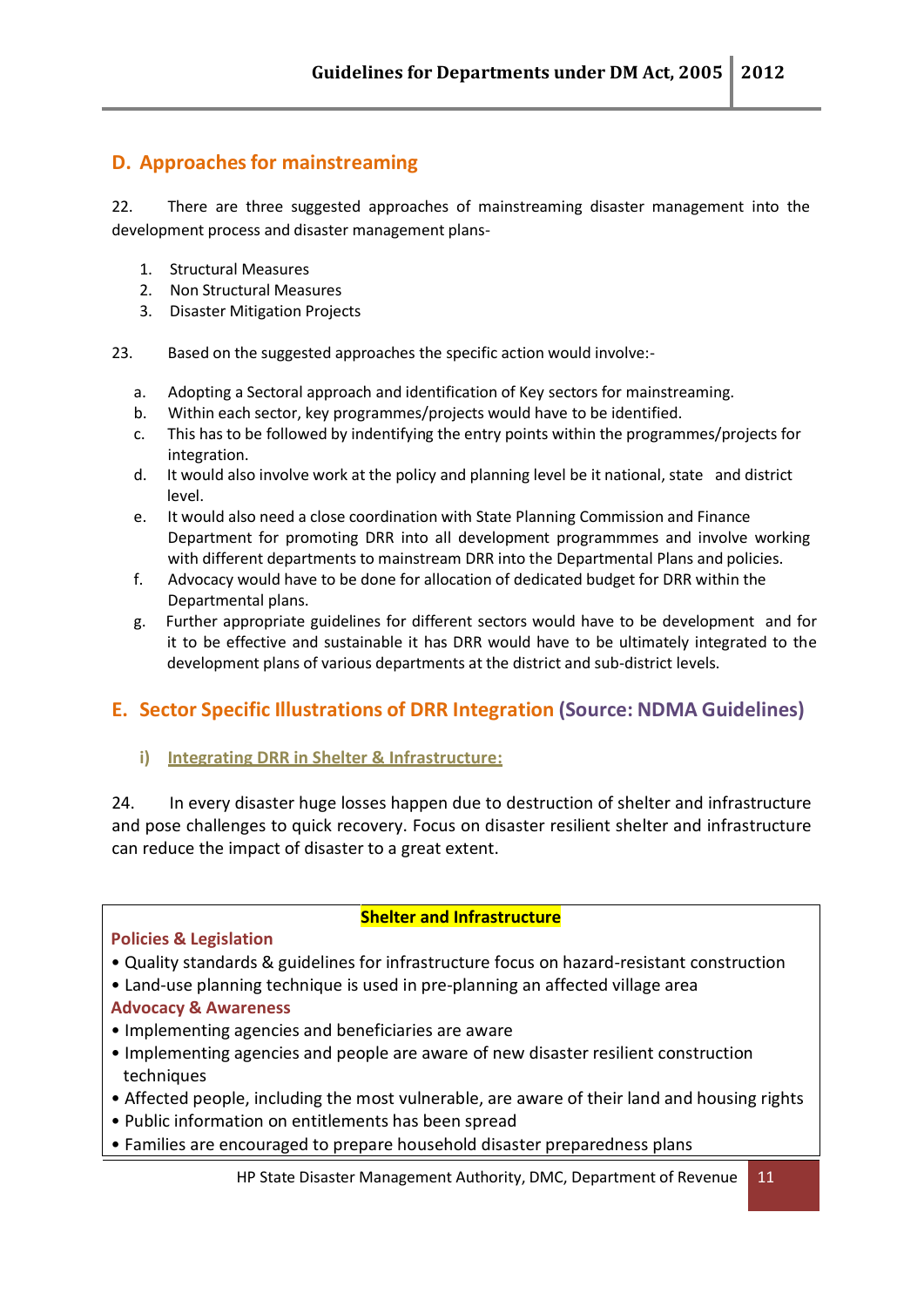#### **Coordination & Capacity development**

- Institutional arrangements are in place to promote use of calamity-resistant techniques including retrofitting
- Necessary technical training is imparted to implementing staff and inspectors, district and local government and NGOs, on DRR in reconstruction (e.g. hazard analysis for site location, awareness on how to monitor hazard resistant construction etc.)
- Masons are trained in hazard resistant construction
- **Risk-proofing & Monitoring**
- Land is allotted by the district administration to the private sector or NGOs provided they undertake disaster resistant construction
- Retrofitting of existing houses
- Quality of construction is monitored through regular inspections
- **Engagement of Local Bodies & Communities**
- Following the owner driven reconstruction principle, self-help groups, including the most vulnerable, are organised and engaged in construction with assistance in the form of finances, building materials, and DRR engineering services
- Communities are trained in quality monitoring

## **ii) Integrating DRR in Restoration of Livelihoods:**

25. Integrating DRR into livelihoods is a key challenge to sustain the socio-economic development achieved in the development process.

#### **Policies & Legislation**

- **Restoration of Livelihood**
- Land-use planning technique is used for livelihood planning

## **Advocacy & Awareness**

- Institutions like ICAR study and prepare development plans as a long term strategy for improved livelihoods, development of livestock, and overall agricultural development
- Vocational training is imparted to affected people including women and the most vulnerable
- Small entrepreneurs have developed business contingency plans Coordination & Capacity development
- Economic programmes are launched for masons, entrepreneurs and self-employed
- Maximum support is given to revitalization of dairy, handicraft, handloom & small Industries with special focus on women and disadvantaged groups
- Use of locally available material and traditional livelihoods is supported and encouraged
- There are provisions in government programmes (e.g. NREGA for disaster-affected areas)
- Partnerships have been formed with Micro Finance Institutions on micro-credits and Micro-insurance

#### **Risk-Proofing & Monitoring**

- Income-generation activities are piloted for upscaling
- Comprehensive risk assessment of the agricultural land /livestock is done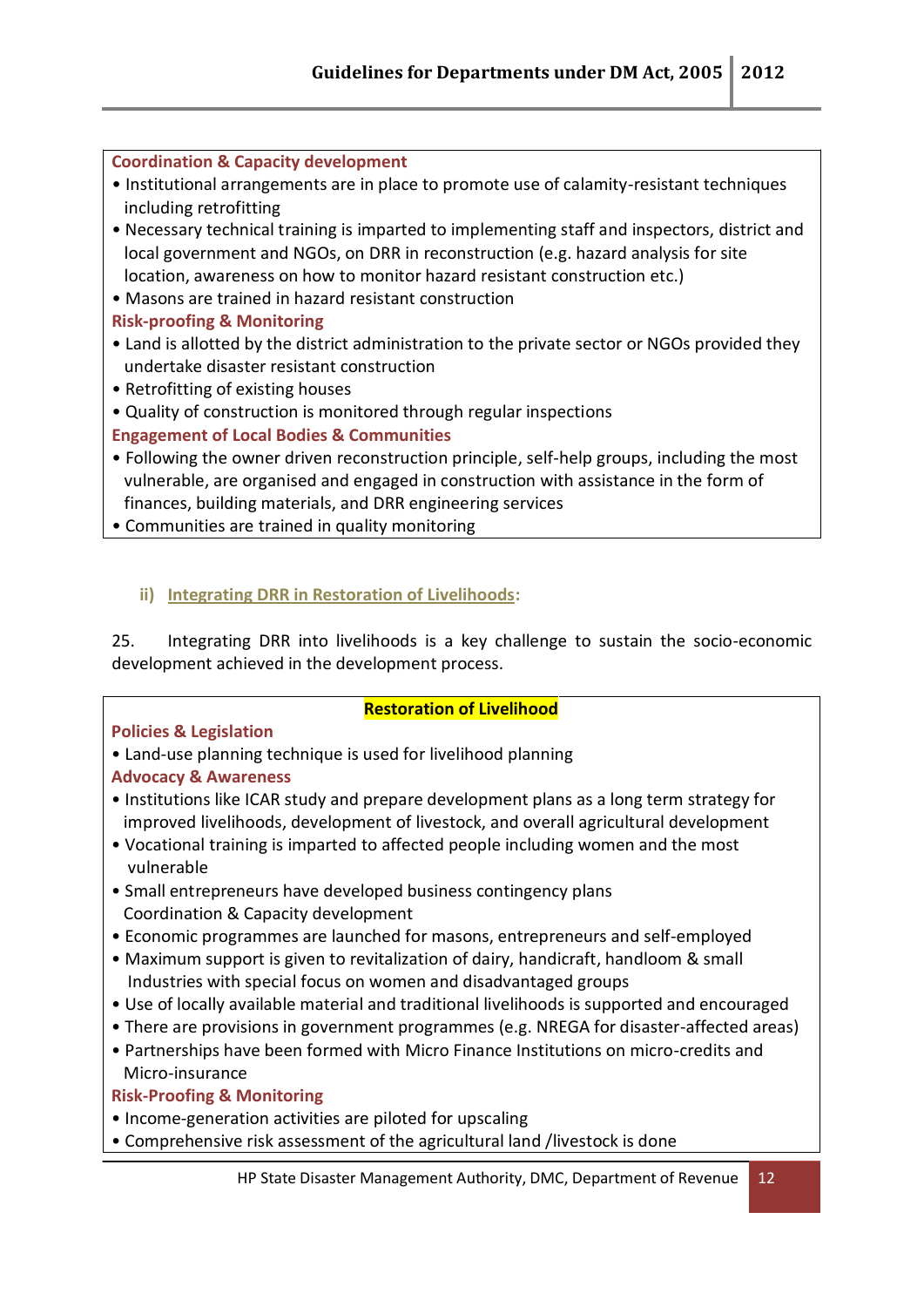- There are changes in crop pattern and growing of resistant/ alternative crops
- Alternative viable livelihoods are mapped, including market linkages
- There is the option of cash for work in reconstruction of key infrastructure for informal sector workers
- Access to financial tools for risk reduction is improved (e.g. insurance is offered to small enterprise owners and workers on livelihood assets; agreements in place with MFIs on reduced interest rates or grace period for loan repayments etc.)

**Engagement of Local Bodies & Communities**

- Self-help groups are organised and covered under Swarn Jayanti Swarojgar Yojana for developing livelihoods
- Women have been trained in handloom and other economic activities
- Youth groups are trained in preparedness, response, mitigation, etc.
- Contingency funds at the local government and community level are created
- Vulnerable groups are prioritized in service provision

#### **iii) Integrating DRR in Food Security and Nutrition:**

26. Food insecurity and malnutrition adversely affect poor households and their vulnerability further gets aggravated in post-disaster situations. Elderly, disabled, women and children are usually the worst affected in disaster situations. Special efforts must be made to ensure that the needs of these groups are assessed carefully.

#### **Policies & Legislation**

#### **Food Security and Nutrition**

- Adequate safety net for poor in the situation of acute food crisis in the policy mostly in disaster prone areas
- Long term strategy for draught management
- Introduction of insurance schemes for the poor for covering post disaster losses (post floods, earthquake, cyclone, etc.)

#### **Advocacy & Awareness**

- Public information campaign on existence and content of Govt. agricultural livestock schemes and entitlement/access to them.
- Awareness raising of the risk to food crops from hazards & from environmental degradation – those currently experienced and those likely to appear in future through climate change
- Making the vulnerable community aware of the nutritious content of the local food which is cheap and accessible to them
- Creating awareness among people on climate variability and impact of human induced extreme weather events in disaster zone

#### **Coordination & Capacity development**

- Training of farmers in alternative farming methods, crop types  $\&$  varieties, and water resource management
- Training of mothers and adolescent girls on preventive measures of maternal & child

HP State Disaster Management Authority, DMC, Department of Revenue 13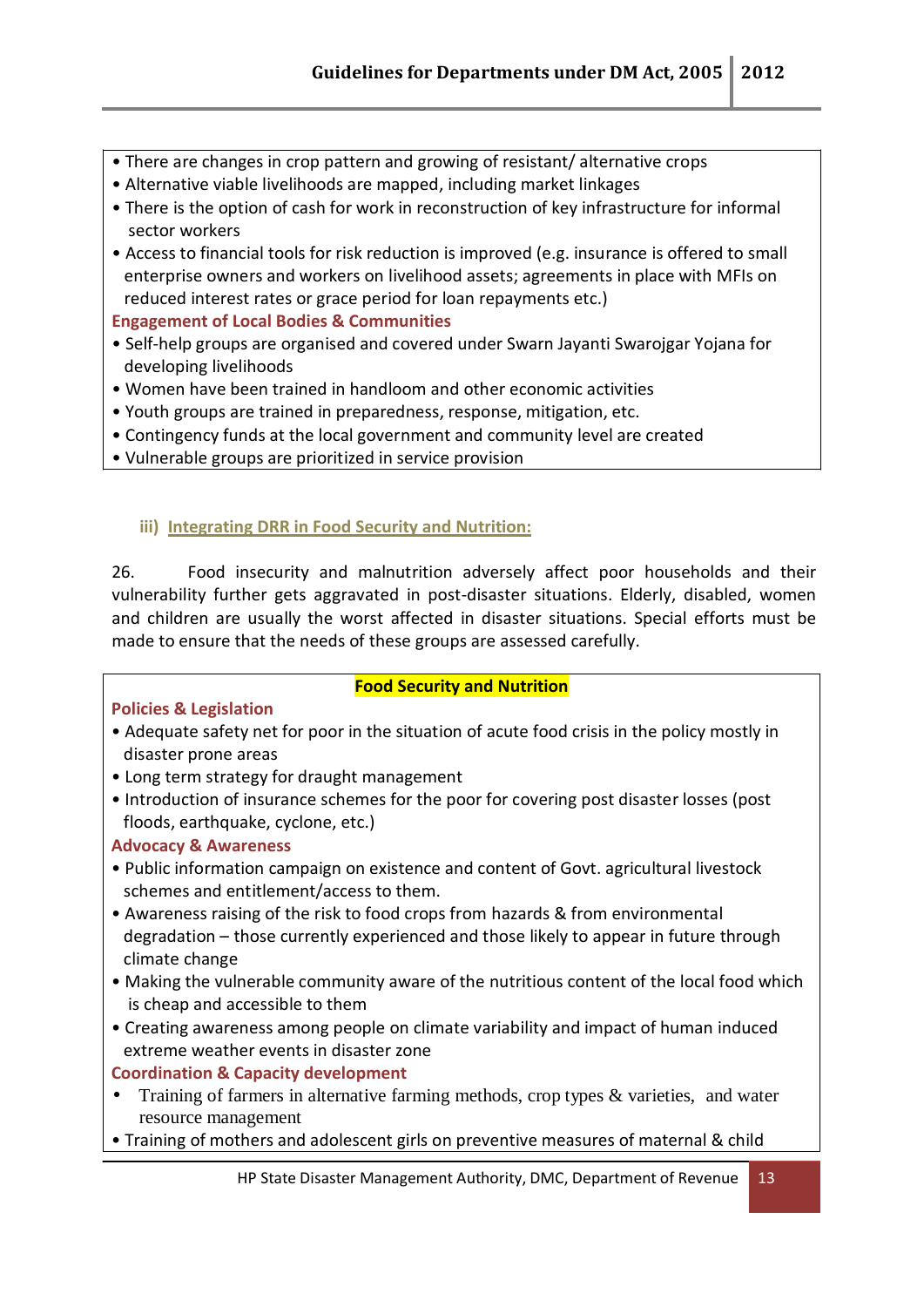nutrition especially in disaster situation

- Training of SHG women members in preparedness and post disaster response for food security
- Proper engagement of ICDS in multi hazard zone and train the staff accordingly
- Training of MPW, FHW and AWW to take up special counselling for mothers and family members on maternal and child nutrition in multi hazard zone before the onset of disaster **Risk-proofing & Monitoring**
- Increased cultivation of drought (or flood) resistant crop types or varieties; revival of traditional crops and varieties which are more hazard tolerant.
- Diversification of crops grown in different seasons of the year
- Introduction of water-conservation farming systems, e.g. minimal tillage, mulching, contour bunding (using earth or stones), half-moon pits, terraces, etc.; afforestation and pastureland development for soil and water conservation
- Small scale irrigation systems such as cross dams, sub-surface dams, and hand, foot or animal-operated pumps
- Community grain banks.

## **Engagement of Local Bodies & Communities**

- Formation or strengthening of farmers co-operatives (for access to Govt. schemes, bulk purchase of inputs, grain banks, etc.).
- Awareness raising of women SHG members, youth club and schoolchildren to increase engagement of vulnerable groups in preparedness/post disaster
- Involvement of local Govt. (Gram Sabha) in schemes to manage natural resources e.g. building cross dams, managing grazing or reducing environmental damage.

## **iv) Health Services:**

27. Health services are very important during disasters but often get badly affected by disasters. Integrating DRR into health services is of utmost importance.

#### **Health**

#### **Policies & Legislation**

- Quality standards & guidelines for infrastructure focus on hazard-resistant construction of hospitals and health facilities/ centres
- Land use planning technique used for planning for location of new hospitals/health centres

#### **Advocacy & Awareness**

- Health workers are aware of NDMA Guidelines on medical preparedness and mass casualty management for disasters
- Hospital Disaster Management Toolkits, Community Health Workers manuals etc. are available for health workers to use

#### **Coordination & Capacity development**

- Health training: Anganwadi workers, health volunteers are trained on various aspects of health and hygiene during emergencies
- Anganwadi centres are strengthened (e.g. safe structure, adequate stocks of medicines/

HP State Disaster Management Authority, DMC, Department of Revenue 14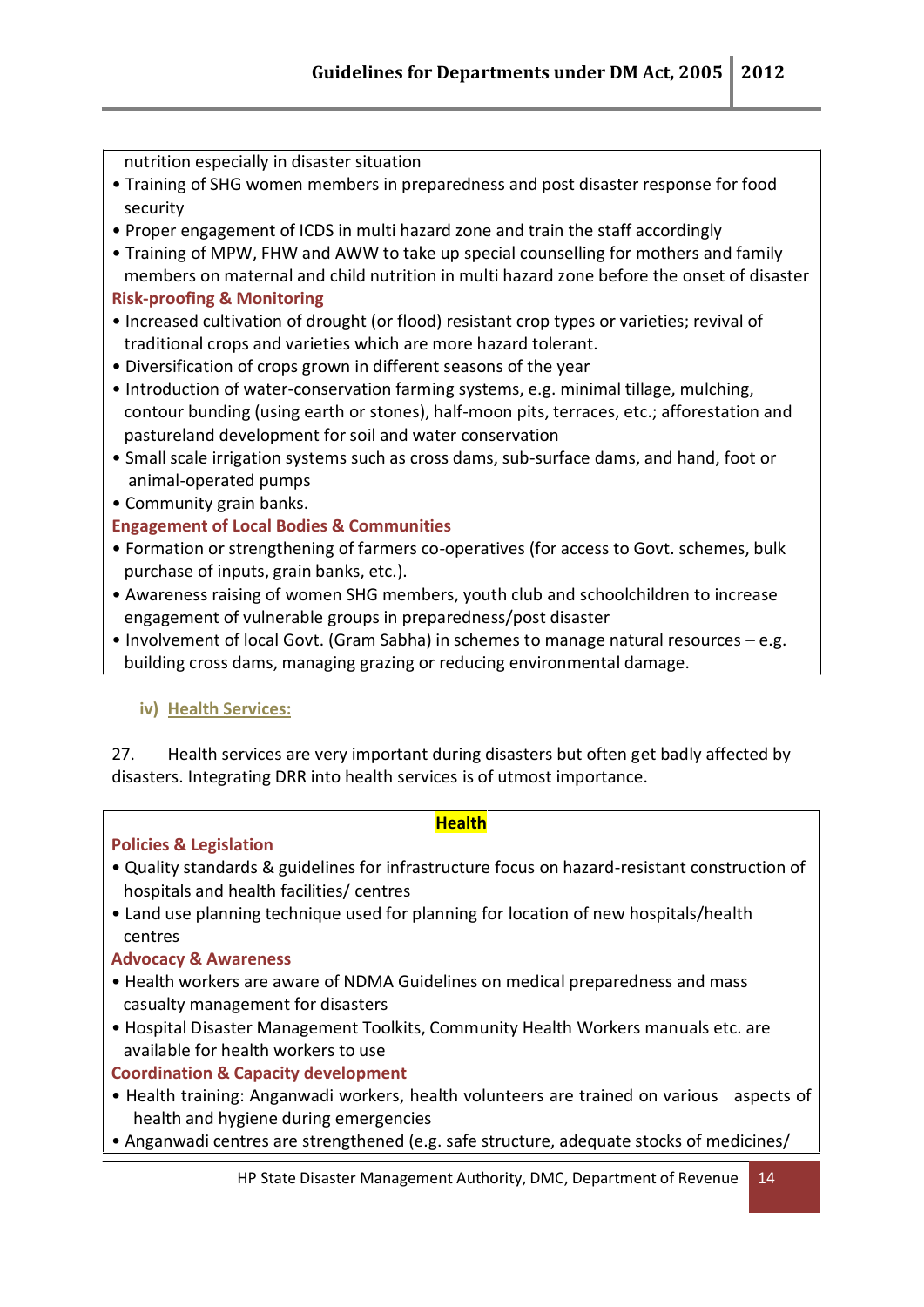emergency kits, DRM training for workers, more staff during risk prone season etc.)

• Health workers are involved in disaster preparedness efforts (e.g. inclusion of disaster management and first aid into MPW and FHW training curriculum, MPW, FHW workers part of Village

Disaster Management Teams etc.)

• A Contingency plan exists for health services and delivery during the monsoon season (e.g. equipping paramedical staff in villages that are hard to reach)

#### **Risk-proofing & Monitoring**

• Primary health centres and Community health centres are fully equipped to continue functioning during disasters

**Engagement of Local Bodies & Communities**

- Communities are trained in counselling skills to deal with post-disaster trauma
	- **v) Water - Sanitation – Hygiene:**

#### **Water - Sanitation - Hygiene**

#### **Policies & Legislation**

• Policy on WASH recovery includes provisions on upgrading facilities in terms of hazard resistant and accessibility

#### **Advocacy & Awareness**

- Awareness at various level on safe WASH practices
- Disaster Risk Reduction is integrated into Watershed programme (e.g. Nirmal Gram) **Coordination & Capacity development**

• A Contingency plan exists for service delivery system for WASH for monsoon season **Risk-proofing & Monitoring**

- Risk assessment is done for site-location of water pumps, supply systems, drainage & sewage systems, sanitation facilities etc.
- Construction of community drainage systems, sanitation facilities, waste management system etc. is risk-proof

## **Engagement of Local Bodies & Communities**

• Quality control is exercise by the community by participating in the risk proof creation of community drainage systems, sanitation facilities, waste management etc.

#### **vi) Education:**

#### **Education**

#### **Policies & Legislation**

- Land use hazard zoning technique used for planning for new schools
- Schools have disaster management plans -
- Quality standards & guidelines for hazard-resistant construction of schools
- Retrofitting policy for disaster resistant strengthening of existing school buildings

• Retrofitting policy for Non-structral building components (falling hazards) in schools **Advocacy & Awareness**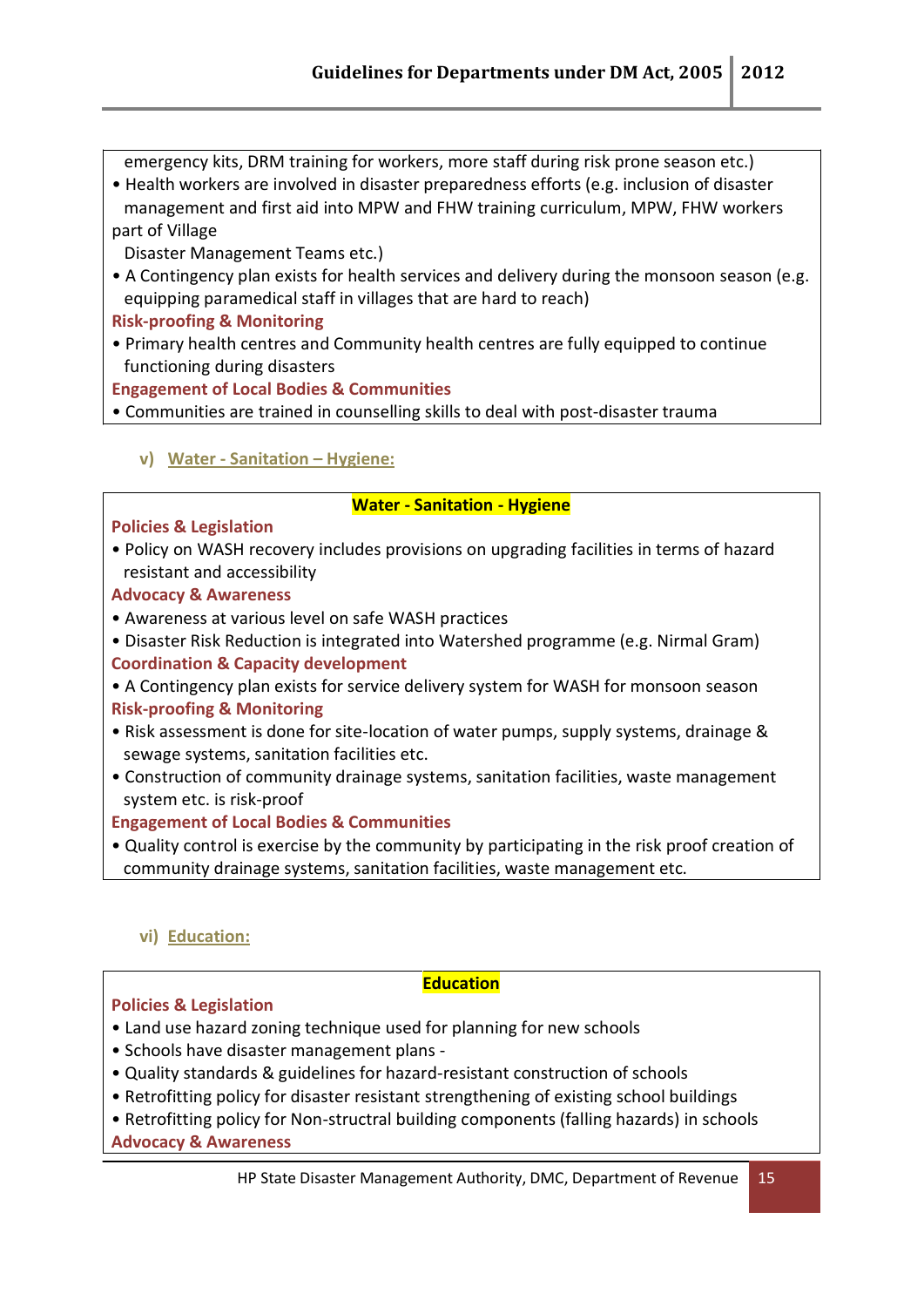• DRR lessons in school curriculum advocate safe behaviour

**Coordination & Capacity development**

- Education & training on disaster risk management including for teachers
- Schools conduct disaster preparedness programmes (e.g. mock drills, first aid, search and rescue, swimming and crowd management training)

• A Contingency plan exists for continuing education during the monsoon and winter season

#### **Risk-proofing & Monitoring**

- School safety norms are followed in construction of safe schools
- Risk assessment done in site-selection and building new schools
- Retrofitting of existing schools

**Engagement of Local Bodies & Communities**

• Engaging community in design and monitoring of education program

## **vii) Environment and Disaster Management:**

#### **Environment and Disaster management**

#### **Policies & Legislation**

- Environment regulations are adhered to and include hazard considerations (e.g. EIAs for recovery projects incorporate disaster risk assessments)
- Institutions to update state, district and local disaster management plans reflect current needs and priorities for recovery

#### **Advocacy & Awareness**

- Safe reconstruction of embankments is advocated
- Public information on quality control is spread
- There is awareness on climate change mitigation (energy saving) and adaptation

## **Coordination & Capacity development**

- Capacity development on updating disaster management plans
- Knowledge transfer to duty-bearers esp. DDMCs on factoring and monitoring risk Reduction into reconstruction, livelihoods programs and restoration of ecosystems
- Risk-proofing & Monitoring:
- EIA incorporate Disaster impact assessment
- Eco-systems that contribute to risk reduction are restored (eg. forestation)
- There is a public investigation into embankment construction underway

## **Risk-proofing & Monitoring**

• All projects can be evaluated and audited from the design to commissioning phases for risk proofing

## **Engagement of Local Bodies & Communities**

- Quality control by beneficiaries
- Community-based risk assessments are done
- Community Early warning systems are in place
- CBOs are trained on embankment monitoring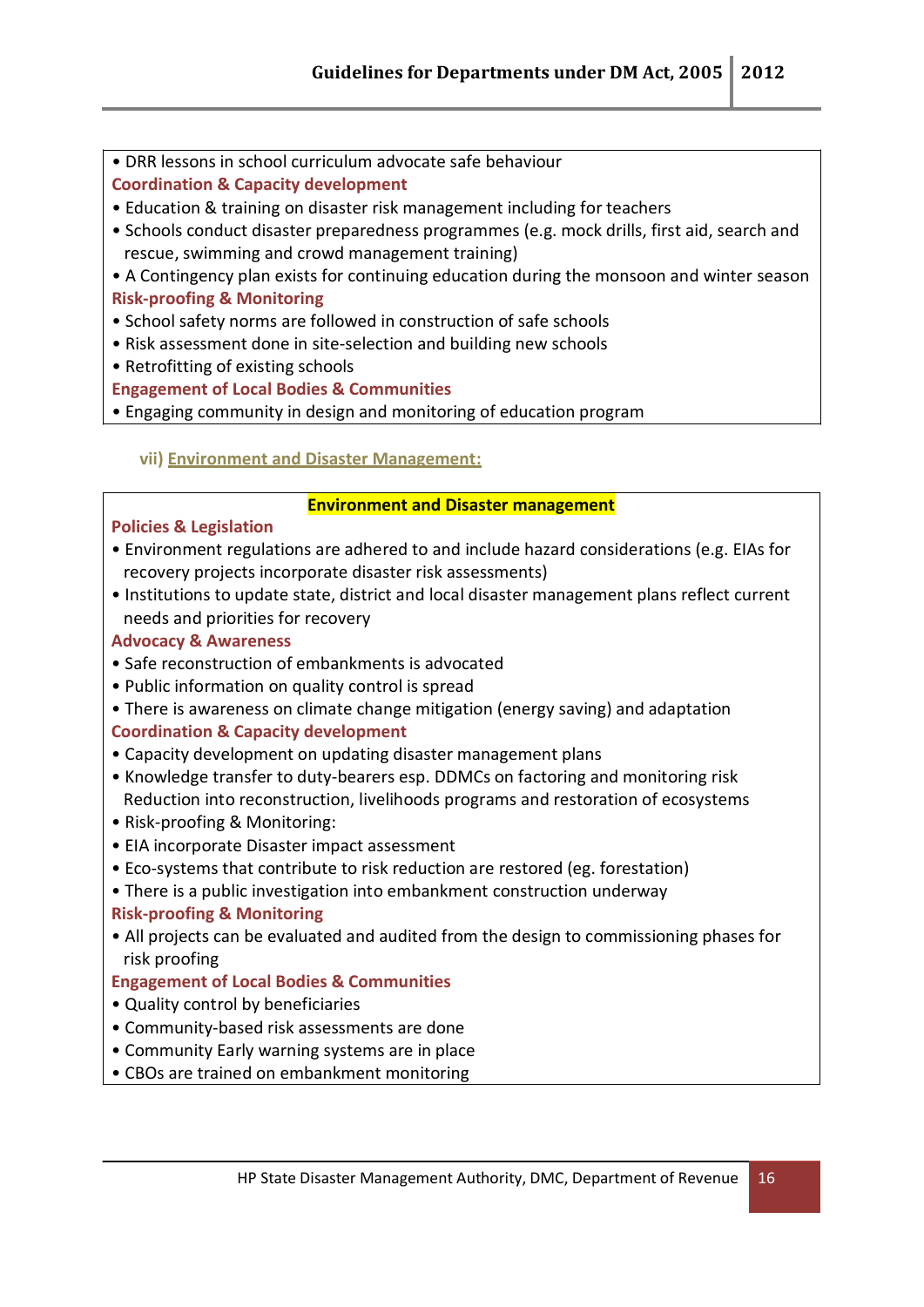## **F. Illustrations of Mainstreaming DRR into ongoing Flagship Programmes**

28. More specifically some of the following flagship programmes for Government of India could be used as an entry point for mainstreaming the DRR in development plans and the following steps may be undertaken:-

| SI. | Name of                                                                                 | Depart-                          | Proposed Strategies for DRR Integration into the Flagship Programmes                                                                                                                                                                                                                                                                                                                                                                                                                                                                                                                                                                                                                                                                                                                                                                                                                                |  |  |
|-----|-----------------------------------------------------------------------------------------|----------------------------------|-----------------------------------------------------------------------------------------------------------------------------------------------------------------------------------------------------------------------------------------------------------------------------------------------------------------------------------------------------------------------------------------------------------------------------------------------------------------------------------------------------------------------------------------------------------------------------------------------------------------------------------------------------------------------------------------------------------------------------------------------------------------------------------------------------------------------------------------------------------------------------------------------------|--|--|
| No. | <b>The</b>                                                                              | ment/                            |                                                                                                                                                                                                                                                                                                                                                                                                                                                                                                                                                                                                                                                                                                                                                                                                                                                                                                     |  |  |
|     | Programme                                                                               | <b>Sector</b>                    |                                                                                                                                                                                                                                                                                                                                                                                                                                                                                                                                                                                                                                                                                                                                                                                                                                                                                                     |  |  |
| 1.  | Indira                                                                                  | <b>Rural</b>                     | i.<br>Inclusion of such measures like application of Hazard resistant design in                                                                                                                                                                                                                                                                                                                                                                                                                                                                                                                                                                                                                                                                                                                                                                                                                     |  |  |
|     | Awas<br>Yojana                                                                          | <b>Develop</b><br>ment           | construction of IAY houses, appropriate sitting of IAY housing in<br>guideline of IAY<br>Development of model design for IAY houses which could be easily<br>ii.<br>referred to by DRDAs at district level and used for community<br>awareness depending on the geographical location.<br>Capacity Building of Rural masons on safe construction.<br>iii.<br>iv.<br><b>Capacity Building of PRIs.</b><br><b>Community Awareness.</b><br>v.<br>Capacity Building Programmes for DRDA officials on Disaster Risk<br>vi.<br><b>Reduction issues.</b>                                                                                                                                                                                                                                                                                                                                                   |  |  |
| 2.  | <b>Mahatma</b><br>Gandhi<br><b>National</b><br><b>Employment</b><br>Guarantee<br>scheme | <b>Rural</b><br>Develop-<br>ment | i.<br>Utilisation of MGNREGS funds to reduce the vulnerability of Panchayat<br>vis a vis natural hazards such as landslide, drought, forest fire, cloud<br>burst, flash floods, earthquake etc.<br>ii.<br>Giving priority to those works which reduce the vulnerability of area over<br>the works which enhances the vulnerability of the area to natural<br>hazards.<br>Identified works are available which take into account the hazard profile<br>iii.<br>and offer continuous employment opportunities in the event of disasters<br>to ensure livelihood security in the event of disasters.<br>Works which reduce disaster risk are given priority in plans-such as local<br>iv.<br>mitigation works etc.<br>Any other implement able suggestion within the ambit of the scheme.<br>v.                                                                                                        |  |  |
| 3.  | Pradhan<br>Mantri<br>Gram Sadak<br>Yojana                                               | <b>PWD</b>                       | The Master Plan for rural roads, the district rural road plan and<br>i.<br>identification of core network under the planning process of this scheme<br>should, which the overall guidelines of its preparation, explicitly address<br>the disaster risk reduction concerns and accord priority to connect the<br>vulnerable habitations.<br>The technical guidelines should explicitly provide for suitable protection<br>ii.<br>and inclusion of disaster risk concerns explicitly - while provision of cross<br>drainage, slope stabilization, protection works are already included, in<br>multi-hazard and especially flood and landslide prone areas fair weather<br>roads need to be upgraded on a priority basis.<br>The maintenance guidelines are modified to ensure that in case of<br>iii.<br>disasters these roads get provision for restoration to ensure all weather<br>connectivity. |  |  |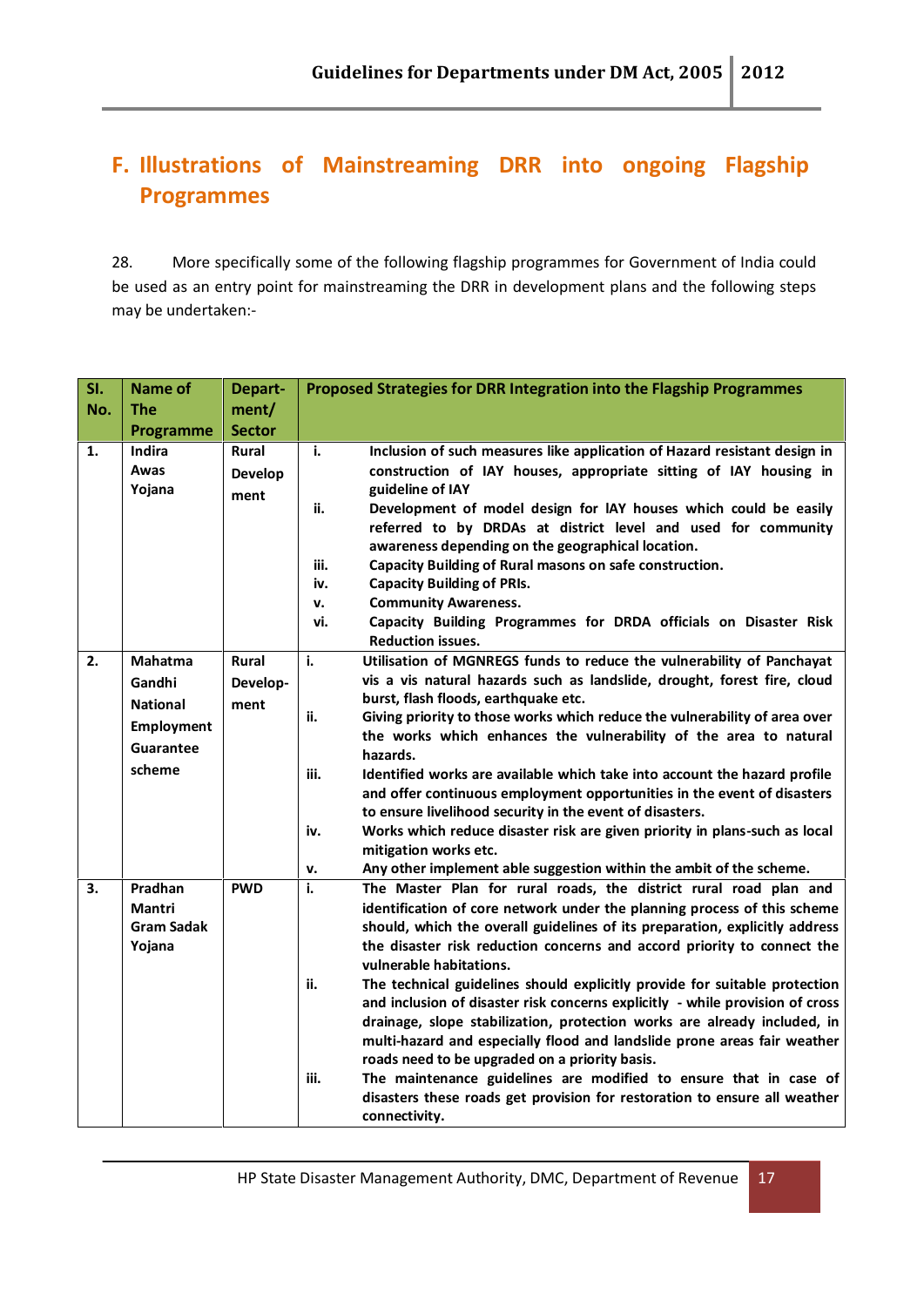| 4. | Sarva Siksha        | <b>Education</b> | i.    | Development of a Policy paper of school safety.                             |
|----|---------------------|------------------|-------|-----------------------------------------------------------------------------|
|    | Abhiyaan            |                  | ii.   | Introducing school safety as a part of the guidelines of SSA which is       |
|    |                     |                  |       | currently focusing on inclusive development.                                |
|    |                     |                  | iii.  | Developing model structurally safe designs for schools.                     |
|    |                     |                  | iv.   | Introducing School Safety in the Teacher's Training Curriculum.             |
|    |                     |                  | v.    | Training of Rural Engineers appointed under SSA Scheme as well as the       |
|    |                     |                  |       | <b>SSA State Coordinators.</b>                                              |
|    |                     |                  | vi.   | Training of masons in rural areas.                                          |
|    |                     |                  | vii.  | <b>Construction of Technology Demonstration Units.</b>                      |
|    |                     |                  | viii. | <b>Community Awareness.</b>                                                 |
| 5. | Jawahar Lal         | Urban            | i.    | Strengthening of the compliance mechanism at the detail project report      |
|    |                     |                  |       | submission and appraisal stage in case of infrastructure projects as well   |
|    | <b>Nehru Urban</b>  | Develop-         |       | as housing scheme to ensure structural safety.                              |
|    | Renewal             | ment             |       |                                                                             |
|    | <b>Mission</b>      |                  | ii.   | Emphasis on disaster risk audit at the stage of preparation of detail       |
|    |                     |                  |       | project reports.                                                            |
|    |                     |                  | iii.  | Inclusion of amending of building byelaws to ensure structural safety as a  |
|    |                     |                  |       | mandatory reform in the Mission cities to ensure safe habitat               |
|    |                     |                  |       | development. (Both structural safety and fire safety norms).                |
|    |                     |                  | iv.   | Inclusion of disaster management as a function of the Urban Local Bodies    |
|    |                     |                  |       | and allocate resources.                                                     |
|    |                     |                  | v.    | Inclusion of Disaster Resistant features in the houses being constructed    |
|    |                     |                  |       | under the BSUP component as well as promote development of safe             |
|    |                     |                  |       | habitat.                                                                    |
|    |                     |                  | vi.   | Inclusion of strategies for disaster management in the City Development     |
|    |                     |                  |       | Plans.                                                                      |
|    |                     |                  | vii.  | Training and Capacity Building Programmes for municipal officers on         |
|    |                     |                  |       | disaster risk reduction.                                                    |
| 6. | <b>Rajiv Awas</b>   | Urban            | i.    | Since Rajiv Awas Yojana is focusing on developing slum free cities and      |
|    | Yojana              | Develop-         |       | Capacity Building and Community Mobilization is also an important           |
|    |                     | ment             |       | component of RAY, through this programme attempts can be made               |
|    |                     |                  |       | towards community level disaster preparedness as slum dwellers often        |
|    |                     |                  |       | become the most vulnerable community during such disasters as floods,       |
|    |                     |                  |       | fire and high wind speed. The 30 cities selected on a plot basis can be     |
|    |                     |                  |       | targeted to initiate community based disaster preparedness activities.      |
|    |                     |                  | ii.   | Also the Housing Programmes to be implemented in these selected cities      |
|    |                     |                  |       | can ensure incorporation of hazard resistant features and safe sitting.     |
| 7. | <b>National</b>     | Health           | i.    | Ensure that the village Health Plan and the District health plan explicitly |
|    | <b>Rural Health</b> | and              |       | address the disaster risk reduction concerns in the vulnerable habitations  |
|    | <b>Mission</b>      | family           |       | and the vulnerable districts and the disaster management plan as per DM     |
|    |                     | welfare          |       | Act 2005 takes links itself to the District and village Health plans.       |
|    |                     |                  | ii.   | Provide training to the ASHA workers on disaster health preparedness        |
|    |                     |                  |       | and response.                                                               |
|    |                     |                  | iii.  | Strengthening of Disease Health Surveillance System in rural areas.         |
|    |                     |                  | iv.   | Ensuring structural safety of the CHC/PHC and other health care service     |
|    |                     |                  |       | delivery centers in rural areas.                                            |
|    |                     |                  |       | Training of doctors and hospital staffs on mass casualty management and     |
|    |                     |                  | v.    | emergency medicine.                                                         |
|    |                     |                  |       |                                                                             |
|    |                     |                  | vi.   | Community awareness on disaster management.                                 |

29. The list given in the above table is an indicative one and many more line departments can be added to it. DRR planning needs to be done at Municipal and Panchayat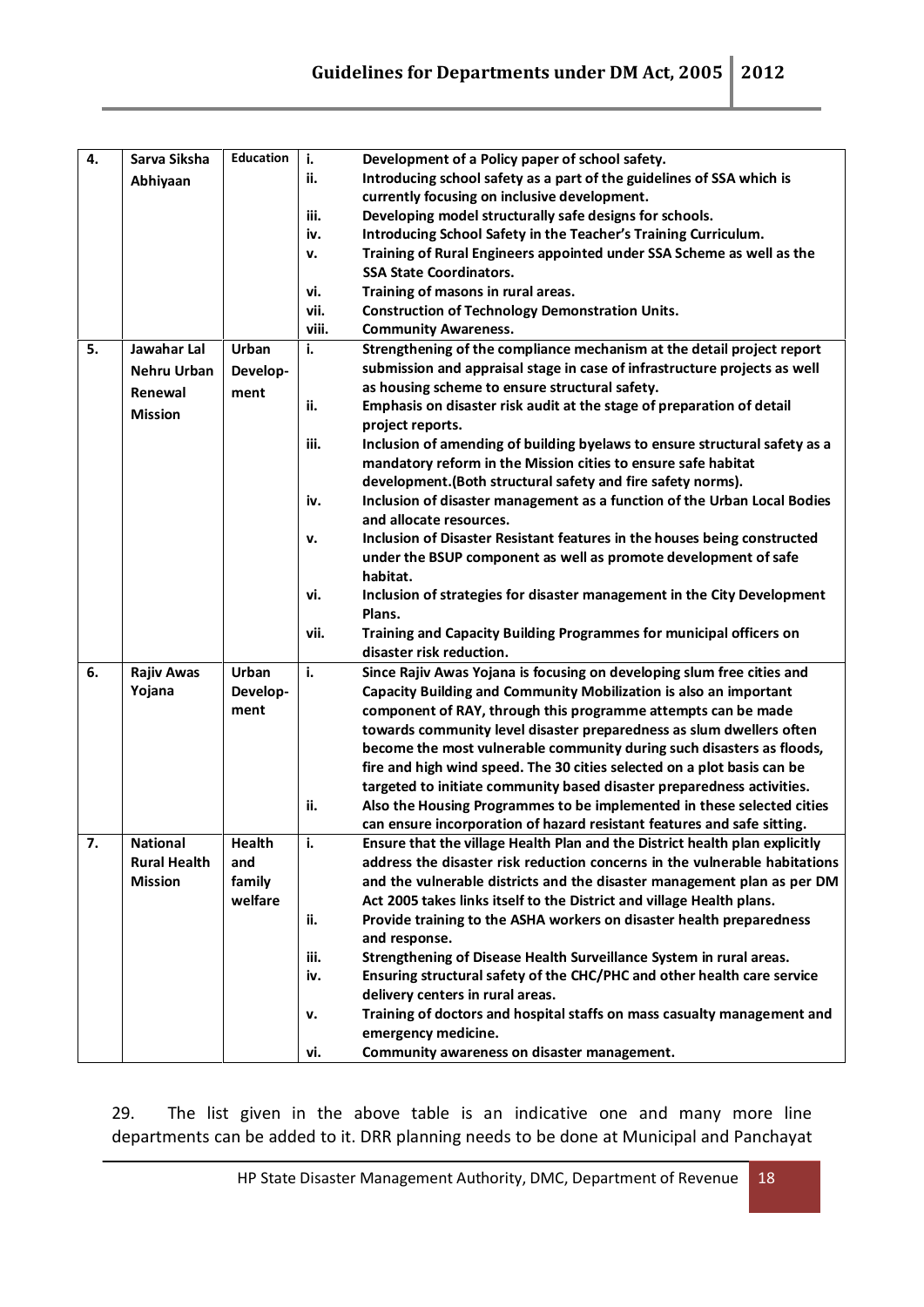levels with the involvement of local community representatives; and simultaneously the resource and responsibility to manage would be in the domain of the local authorities. Decentralised planning can enhance local participation along with improved efficiency and equitable benefits.

## **G. Mainstreaming DRR into Development Planning – Approaches**

30. Disasters are basically unresolved problem of development. Development can increase vulnerability. Development can reduce vulnerability. The outcome rests on developmental choices. The seeds of disasters are often sown in development patterns: poor land use planning, environmental management and lack of regulatory mechanisms. It is due to this reason that despite having almost similar exposures disaster has greater impact on humans in developing or low developed countries than the developed countries. Therefore, disaster risk can best be addressed through integrating into the developmental planning, programmes and processes.

31. Mapping ofhazards, identification of elements at risk and exposure data assist in quantifying risk. Thereafter risk reduction initiatives can be taken. Mainstreaming DRR is a prerequisite for safe and sustainable development. Mainstreaming as a term is used to describe the consideration of DRR elements in national and regional decision making process (Policy, planning and budgeting etc.). DRR integration leads to addition of specific measures to the development plans, programmes and strategies. Some of the key sector where mainstreaming/integration of DRR can be done with illustrations is as under:-

#### **a) Public Infrastructure:-**

- i) Incorporate disaster risk impact assessment as a part of the planning process before the construction starts.
- ii) Site analysis and risk sensitive land-use planning (either avoid development in hazard prone areas or adopt treatment and mitigation measures)
- iii) Strengthen compliance to the various provisions of the codes set up hazard safety cell for advice and monitoring
- iv) Disaster resistant technologies mandatory in case of all construction using public/corporate funds.
- v) Training and capacity building of the department and functionaries.

#### **b) Housing – Rural and Urban**

- i) Application of hazard resistant designs
- ii) Prepare construction guidelines for rural areas, Nagar Panchayats and Municipal Councils.
- iii) Amendment of Building bye-laws, Zoning regulations and Development Control Regulations.
- iv) Strengthening the enforcement of techno-legal and managerial regime.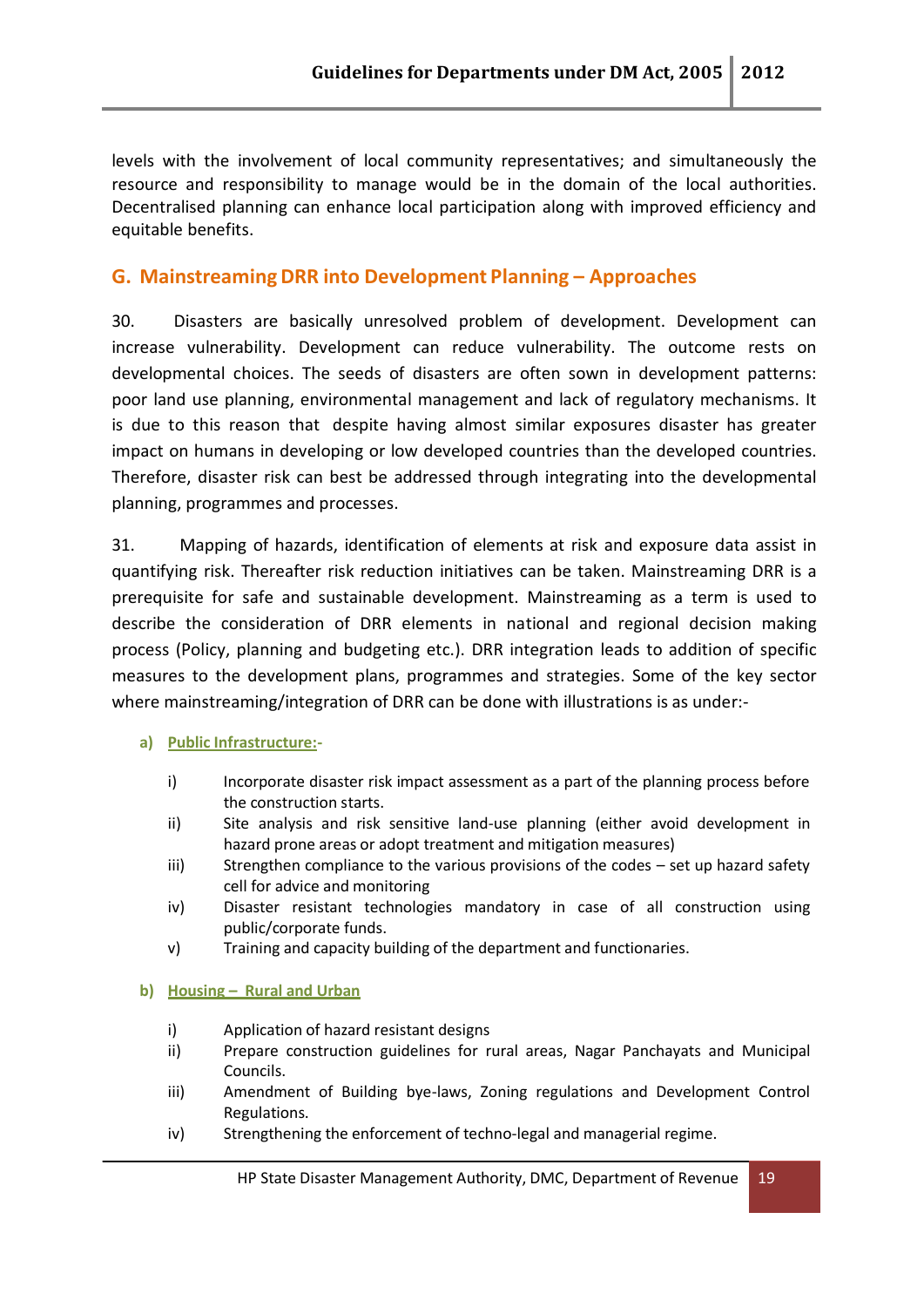- v) Training of masons, engineers, architects, contractors, promoter and builders.
- vi) Sensitization of the banking and financial institutions.
- vii) Promotion of disaster insurance in housing sector.
- viii) Having a housing reconstruction policy.

#### **c) Health Sector**

- i) Ensure hospitals and health facilities are not located in hazard-prone areas.
- ii) Analyze the internal and external vulnerabilities of existing health care facilities during emergencies.
- iii) Retrofitting of the critical hospitals.
- iv) Prepare and implement hospital preparedness plan.
- v) Training of doctors on mass casualty management, trauma care and emergency medicine.
- vi) Training of health workers on emergency preparedness and response.
- vii) Strengthening of disease surveillance system.

#### **d) MGNREGS – Scope of work – Some illustrations**

- i) Water conservation and water harvesting;
- ii) Drought proofing, including forestation and tree plantation;
- iii) Irrigation canals, including micro and minor irrigation works;
- iv) Plantation and horticulture;
- v) Renovation of traditional water bodies, including de-silting of tanks;
- vi) Land development;
- vii) Flood-control and protection works, including drainage in water logged areas; and
- viii) Rural connectivity to provide all weather access.

#### **e) Indira Awas Yojna**

- i) Study IAY housing typology and develop hazard resistant model design (taking into consideration of available local materials and culture).
- ii) Training of DRDA officials and engineers.
- iii) Awareness generation among villagers and PRIs members and community mobilization campaign.
- iv) Construction of sample IAY units for promoting the technology.
- v) Training of Masons and community members on hazard resistant technology.

## **CHAPTER - 05**

## **Schools and Hospitals Safe from Disasters**

32. In addition to the general guidelines as given above for the health and education sector, guidelines for school and health safety are as under:-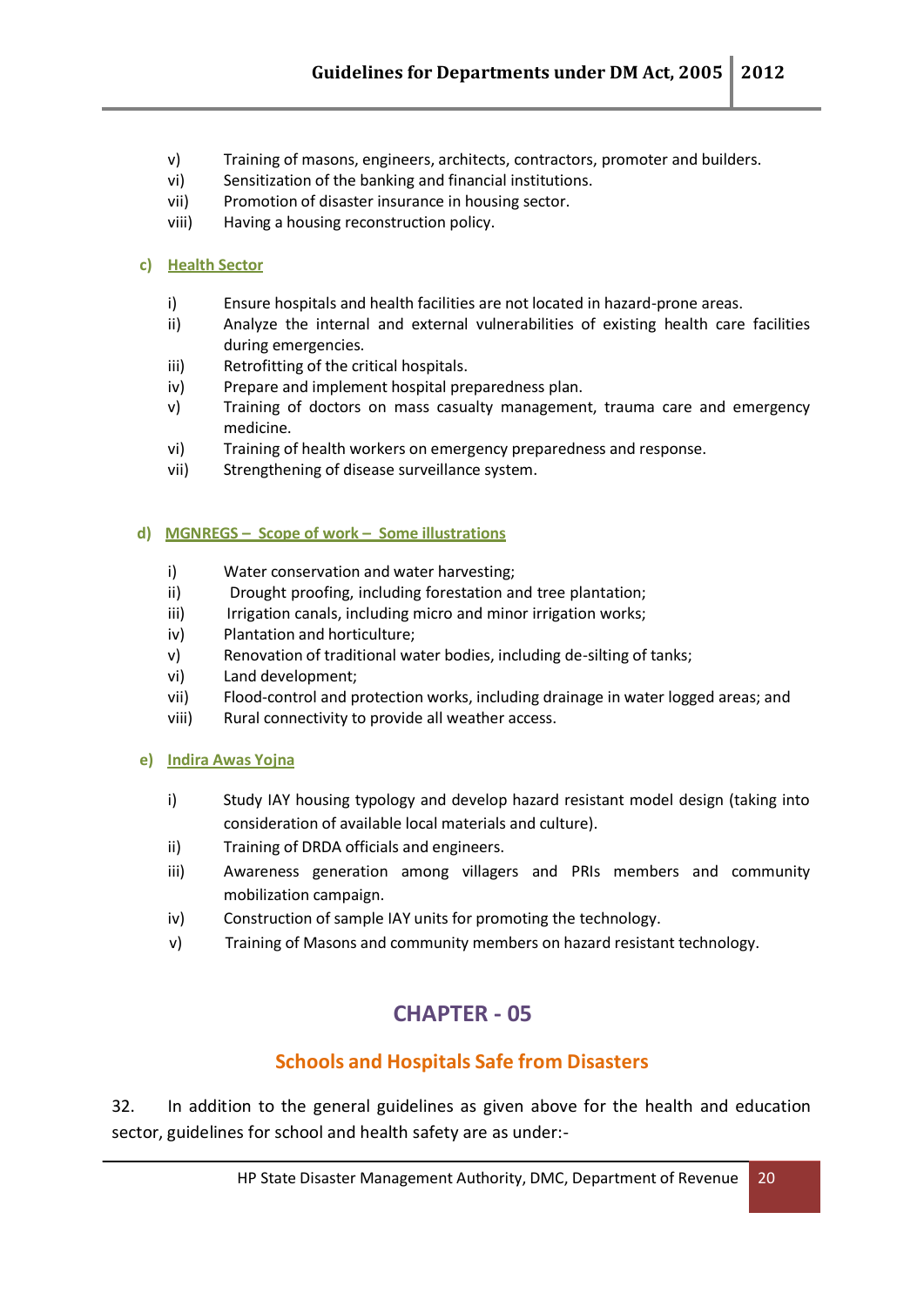#### **A. Schools Safe from Disasters**

33. Few would disagree that our children deserve the right to a safe education yet time and again we fail our children with unsafe schools. Schools are vulnerable to disasters and in the past thousands of children have been killed/injured in schools and large number of school buildings have been damaged or destroyed during disasters. School safety is important because children are the most valuable segment of any culture or society since the future rests in their hands. Moreover, children, the ill and the elderly are generally the most vulnerable segments of society. Children have no choice when they are exposed to unacceptable high levels of risk in their school buildings. Schools which are unprepared to face disaster respond with fear, panic, disorder, confusion, lack of proper response and unnecessary consequences. On the other hand schools which are prepared have less fear, fewer loss of life takes place, injuries are prevented, evacuation is organized and devastating consequences of disasters are reduced and lives are saved. Steps for safe school are:-

- i) Basic disaster awareness and sensitization;
- ii) Conduct hazard hunt and secure hazards at school (structural and non structural);
- iii) Preparedness of Emergency Preparedness Plans;
- iv) Conduct of Mock drills to test the plans and organized response;
- v) Discuss emergency plan with parents;
- vi) Link school safety with community, SMC, PTAs etc. and
- vii) Discuss earthquake safety at home.

34. Himachal Pradesh has over 44% land are in Seismic Zone V and the rest in Zone IV. Earthquakes will cause injury, loss of life, disruption and economic damage related to schools. There are thousands of children in schools who may be in danger. If no action is taken, the problem will only get worse due to population growth and redistribution and our greater emphasis on "Education for All" initiatives. That each unsafe classroom added to our building stock will put 40-50 more children at risk.

35. Some suggestions for mainstreaming actions for school safety are as under :-

- a) Establish clear and measurable objectives for school seismic safety that can be implemented and supported by the community with timeline.
- b) Define the level of earthquake hazard and establish norms for school buildings in each zone.
- c) Set forth expectations or objectives that define the desired ability of school buildings to resist earthquakes – All school buildings designed, constructed or retrofitted to prevent collapse and prioritize school buildings with pre-defined post-earthquake roles should remain functional.
- d) Address all schools regardless of the ownership  $-$  private or public.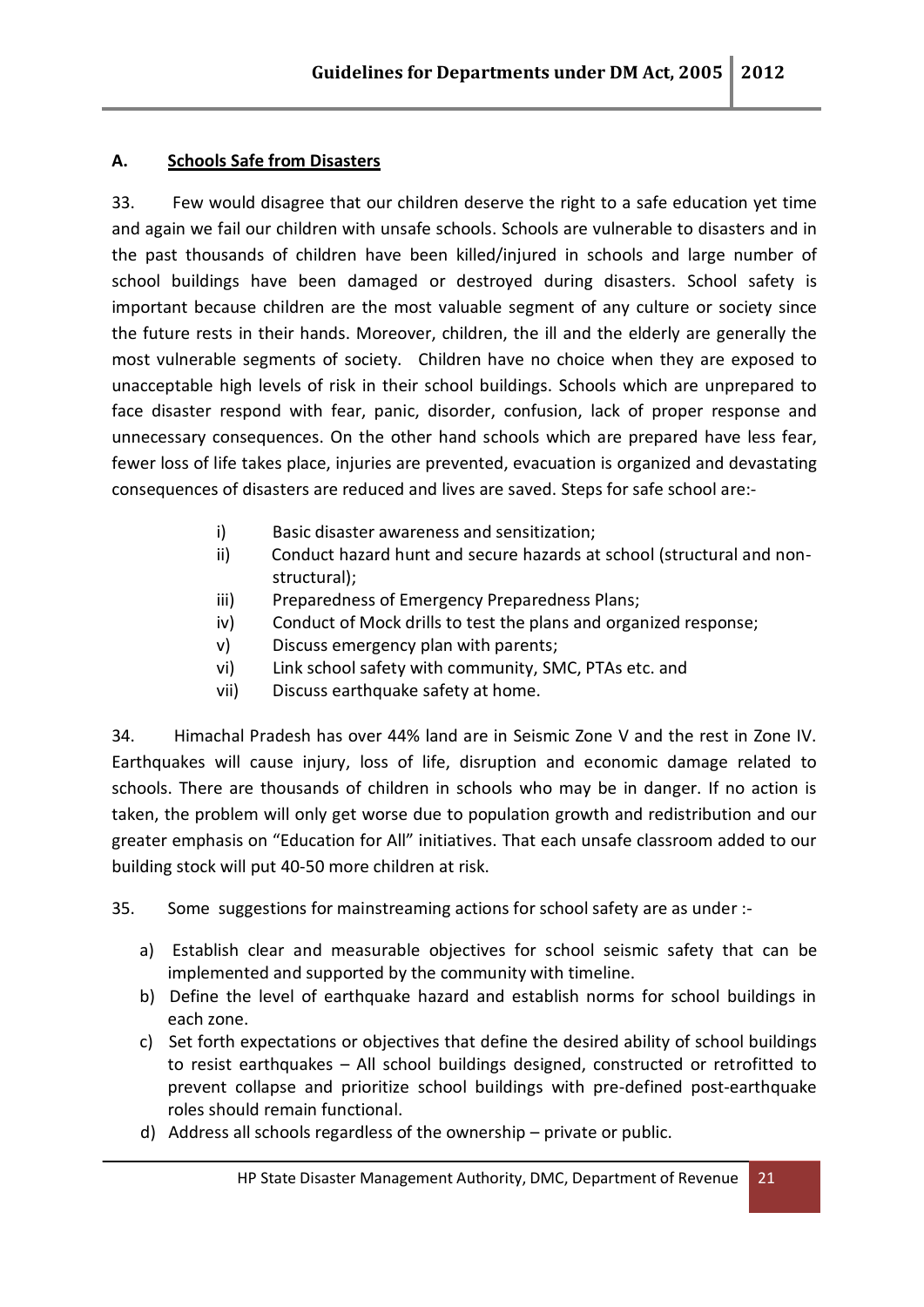- e) Give initial priority to make new schools safe. A longer timeframe should be established to correct seismic weakness of existing school buildings – set standards for new schools and assess the existing school buildings.
- f) Establish programmes as long-term undertakings with a strong commitment to sustained effort rather than one-time action.
- g) Adopt multi-hazard approach to school safety with earthquake mitigation strategies that complement and enhance disaster counter-measures for other hazards.
- h) Employ advisory committees as needed to assure that policy and technical decisions are consistent, and to provide long-term independent support and evaluation to the State for the seismic safety effort.

#### **B. Hospitals Safe from Disasters**

36. When it comes to disaster mitigation, hospitals need special attention due to the vital functions they perform, their high level of occupancy, and the role they play during disaster situation. But time and again, these facilities fail the communities they were to serve in the most critical "golden hours". The aims and objectives of DRR mainstreaming into health sector includes –

- a) to protect lives of patients and health workers by ensuring that the structural resilience of health facilities;
- b) to improve the risk reduction capacity of health workers and institutions; and
- c) to ensure health facilities and services continue to function in the aftermath of emergencies.

37. That in case of hospitals structural mitigation is important. But earthquake resistant hospital buildings are not enough for the facilities to remain functional. The non-structural elements – all those other elements that without forming part of the structure, but enable the facility to function such as equipment, services or lifelines - also need to remain operational. The main ingredients for a functional hospital are:-

- safe buildings,
- hospital staff is safe and prepared,
- medical equipment are functional,
- utility system is functional,
- communication is functional and
- supplies are available.
- 38. And the questions which health facility administrators must ask from themselves:-
	- 1) Is there any earthquake hazard where we are?
	- 2) Are our hospital buildings safe?
	- 3) What can be done to reduce earthquake risk in existing hospital buildings?
	- 4) Do we need retrofitting? What performance are we looking at?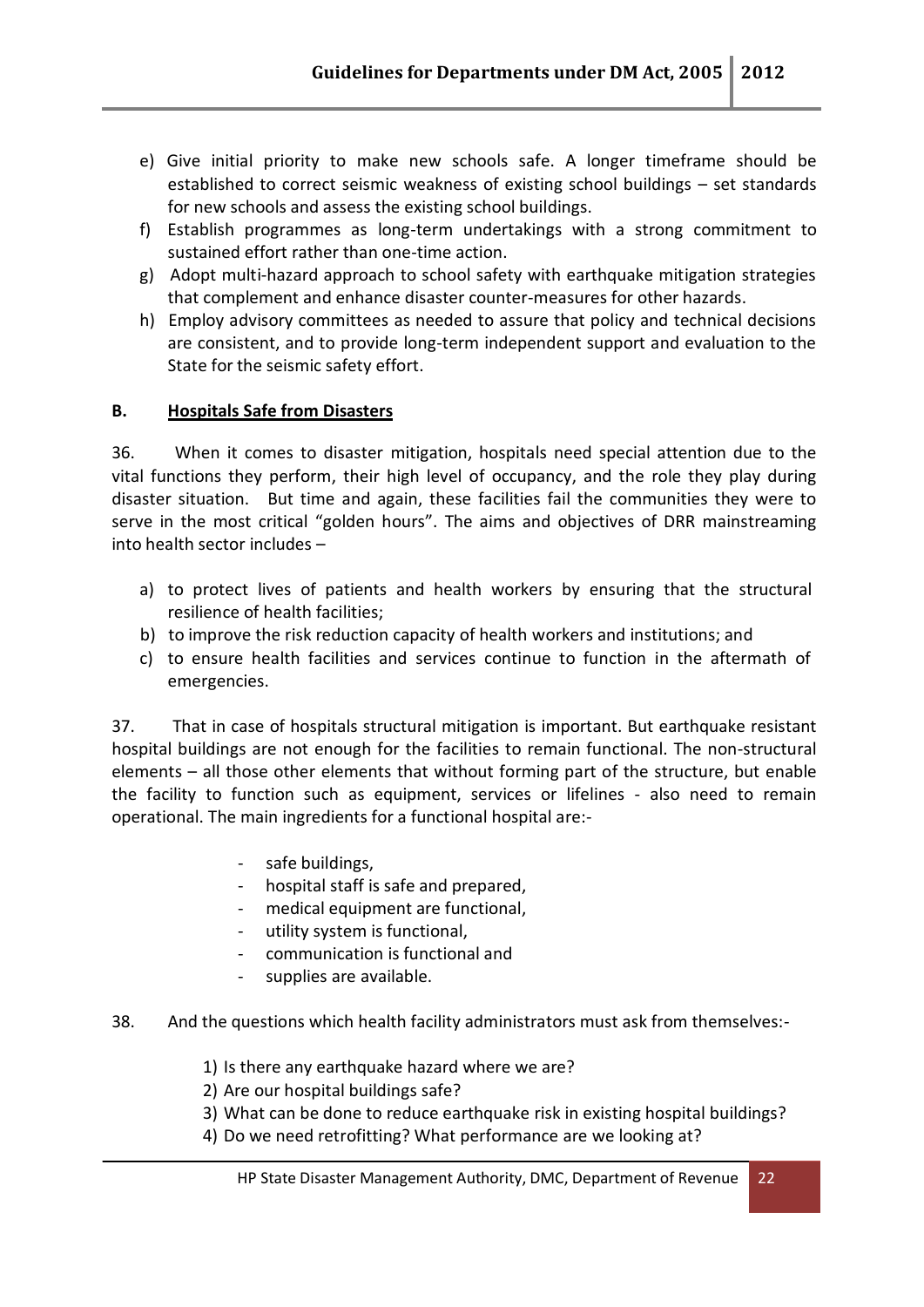- 5) How dowe increase our capacity for effectively responding to emergencies involving mass casualties?
- 6) How safe are our equipment?

#### **Steps for safe hospital are:-**

- i) Basic disaster awareness and sensitization;
- ii) Conduct hazard hunt and secure hazards at hospital (structural and non-structural);
- iii) Preparedness of Emergency Preparedness Plans;
- iv) Conduct of Mock drills to test the plans and organized response;
- v) Discuss emergency plan with all stakeholders;

## **CHAPTER – 06**

## **Preparednessfor Disaster Management**

#### **Legal Provision**

39. As per Section 38 (2) (i) of the Act the State Government shall ensure that different departments of the Government of the State and the District Authorities take appropriate preparedness measures to deal with disasters. The Act further says the SDMA shall review the measures being taken for mitigation, capacity building and preparedness by the departments of the Government and issue such guidelines as may be necessary {18 (2) (h)}.

#### **Brief Guidelines for the Departments:-**

- 1. The departments shall critically assess their present level of preparedness, availability of trained manpower and equipment to perform the roles and responsibilities envisaged for them as per the provisions of the Act, guidelines issued by the NDMA, SDMA and SEC;
- 2. The departments shall also evaluate their capabilities and preparedness as per the State ESF Plan and guidelines issued by the NDMA vis a vis various disasters;
- 3. An action plan to improve the capacity and level of preparedness of the department would be chalked out and implemented in a time bound manner;
- 4. The departments would also ensure office level planning and preparedness and conduct regular mock drills for various hazards such as fire and earthquake;